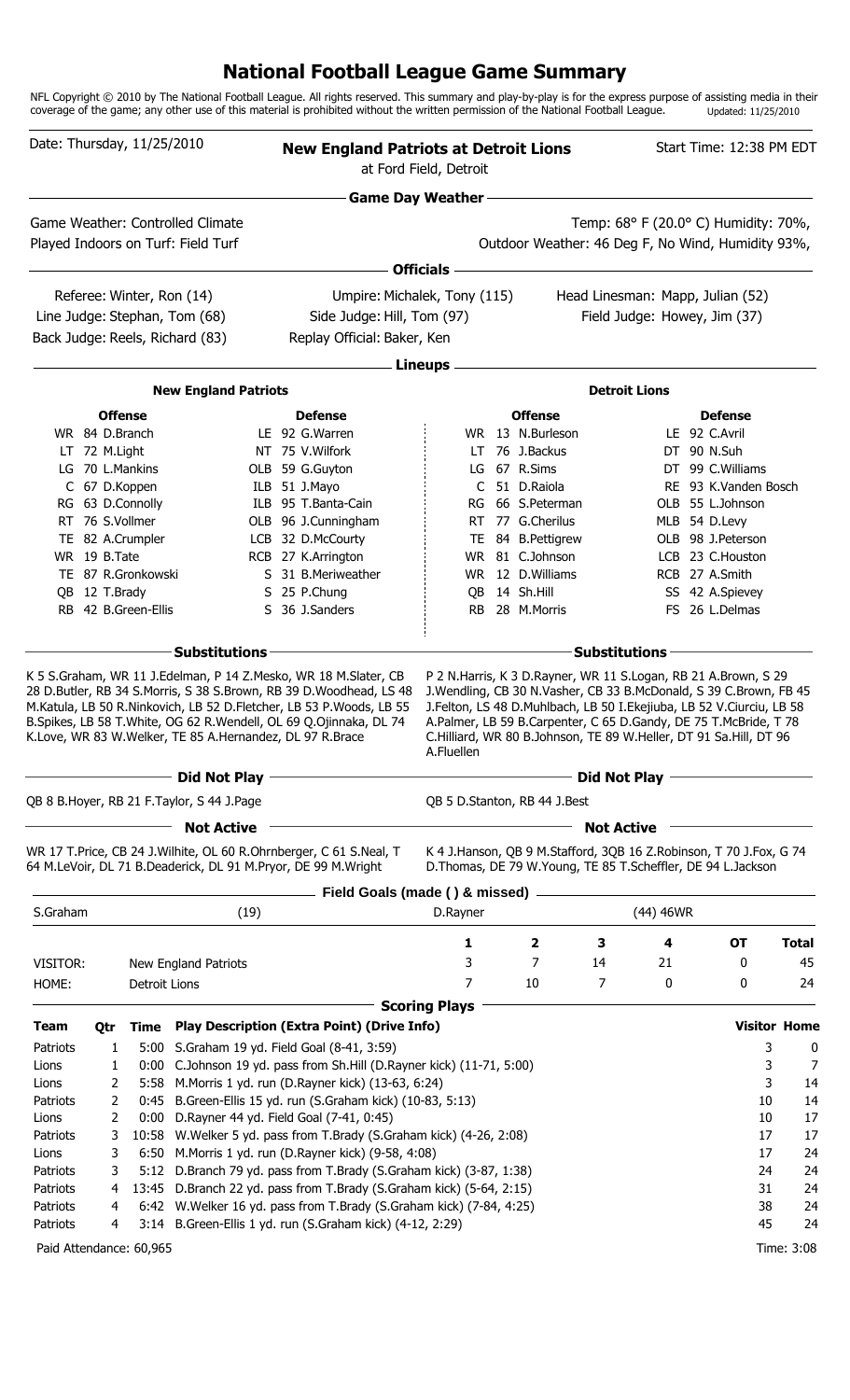# **Final Individual Statistics**

| <b>New England Patriots</b> |            |                |                |              |             |                |                                       |             |                |                        |          |            | <b>Detroit Lions</b> |                  |                  |              |                      |                             |
|-----------------------------|------------|----------------|----------------|--------------|-------------|----------------|---------------------------------------|-------------|----------------|------------------------|----------|------------|----------------------|------------------|------------------|--------------|----------------------|-----------------------------|
| <b>RUSHING</b>              |            |                | <b>ATT</b>     | YDS AVG      |             | LG             | <b>TD</b>                             |             |                | <b>RUSHING</b>         |          |            |                      | <b>ATT</b>       | YDS AVG          |              | LG                   | <b>TD</b>                   |
| <b>B.Green-Ellis</b>        |            |                | 12             | 59           | 4.9         | 15             | 2                                     |             | M.Morris       |                        |          |            |                      | 9                | 55               | 6.1          | 17                   | $\overline{2}$              |
| D.Woodhead                  |            |                | 8              | 32           | 4.0         |                | 9<br>$\bf{0}$                         |             | A.Brown        |                        |          |            |                      | 13               | 36               | 2.8          | 7                    | $\pmb{0}$                   |
| <b>B.Tate</b>               |            |                | 1              | 17           | 17.0        | 17             | 0                                     |             | Sh.Hill        |                        |          |            |                      | 4                | 23               | 5.8          | 13                   | $\boldsymbol{0}$            |
| T.Brady                     |            |                | 4              | 1            | 0.3         |                | 3<br>0                                |             |                | C.Johnson              |          |            |                      | 1                | 15               | 15.0         | 15                   | 0                           |
| <b>Total</b>                |            |                | 25             | 109          | 4.4         | 17             | 2                                     |             | Total          |                        |          |            |                      | 27               | 129              | 4.8          | 17                   | 2                           |
| <b>PASSING</b>              | <b>ATT</b> | <b>CMP</b>     |                | YDS SK/YD TD |             | LG IN          | <b>RT</b>                             |             | <b>PASSING</b> |                        |          | <b>ATT</b> | <b>CMP</b>           |                  | YDS SK/YD TD     |              | LG IN                | <b>RT</b>                   |
| T.Brady                     | 27         | 21             | 341            | 1/3          | 4           | 79             | 0 158.3                               |             | Sh.Hill        |                        |          | 46         | 27                   | 285              | 2/8              | 1            | 34<br>$\overline{2}$ | 65.9                        |
| <b>Total</b>                | 27         | 21             | 341            | 1/3          | 4           | 79             | 0 158.3                               |             | Total          |                        |          | 46         | 27                   | 285              | 2/8              | 1            | $\overline{2}$<br>34 | 65.9                        |
| <b>PASS RECEIVING</b>       |            | <b>TAR</b>     | <b>REC</b>     | <b>YDS</b>   | <b>AVG</b>  | LG             | <b>TD</b>                             |             |                | <b>PASS RECEIVING</b>  |          |            |                      | <b>TAR REC</b>   | <b>YDS</b>       | <b>AVG</b>   | LG                   | <b>TD</b>                   |
| W.Welker                    |            | 10             | 8              | 90           | 11.3        | 19             | 2                                     |             |                | <b>B.Pettigrew</b>     |          |            | 7                    | 5                | 67               | 13.4         | 24                   | $\mathbf 0$                 |
| R.Gronkowski                |            | 5              | 5              | 65           | 13.0        | 26             | 0                                     |             | M.Morris       |                        |          |            | 5                    | 5                | 20               | 4.0          | 6                    | 0                           |
| D.Branch                    |            | 5              | 3              | 113          | 37.7        | 79             | 2                                     |             |                | C.Johnson              |          |            | 7                    | 4                | 81               | 20.3         | 34                   | $\mathbf{1}$                |
| D.Woodhead                  |            | 2              | 2              | 13           | 6.5         |                | 8<br>0                                |             | A.Brown        |                        |          |            | 8                    | 4                | 29               | 7.3          | 10                   | $\pmb{0}$                   |
| A.Crumpler                  |            | 1              | 1              | 27           | 27.0        | 27             | 0                                     |             |                | N.Burleson             |          |            | 8                    | 3                | 35               | 11.7         | 20                   | 0                           |
| A.Hernandez                 |            | 1              | 1              | 18           | 18.0        | 18             | 0                                     |             |                | <b>B.Johnson</b>       |          |            | 4                    | 2                | 26               | 13.0         | 14                   | 0                           |
| S.Morris                    |            | 1              | 1              | 15           | 15.0        | 15             | 0                                     |             | J.Felton       |                        |          |            | $\overline{2}$       | $\overline{2}$   | 7                | 3.5          | 6                    | $\pmb{0}$                   |
| <b>B.Tate</b>               |            | 2              | 0              | 0            | 0.0         |                | 0<br>0                                |             | W.Heller       |                        |          |            | $\overline{2}$       | 1                | 13               | 13.0         | 13                   | $\pmb{0}$                   |
|                             |            |                |                |              |             |                |                                       |             |                | D.Williams             |          |            | 3                    | 1                | 7                | 7.0          | 7                    | 0                           |
| <b>Total</b>                |            | 27             | 21             | 341          | 16.2        | 79             | 4                                     |             | Total          |                        |          |            | 46                   | 27               | 285              | 10.6         | 34                   | 1                           |
| <b>INTERCEPTIONS</b>        |            |                | <b>NO</b>      | <b>YDS</b>   | <b>AVG</b>  | LG             | TD                                    |             |                | <b>INTERCEPTIONS</b>   |          |            |                      | <b>NO</b>        | YDS AVG          |              | LG                   | <b>TD</b>                   |
| D.McCourty                  |            |                | $\overline{2}$ | 73           | 36.5        | 50             |                                       | 0           |                |                        |          |            |                      |                  |                  |              |                      |                             |
| <b>Total</b>                |            |                | 2              | 73           | 36.5        | 50             |                                       | 0           | Total          |                        |          |            |                      | 0                | 0                | $\bf{0}$     | 0                    | 0                           |
| <b>PUNTING</b>              |            | <b>NO YDS</b>  | <b>AVG</b>     | <b>NET</b>   |             | <b>TB IN20</b> | LG                                    |             |                | <b>PUNTING</b>         |          |            | <b>NO YDS</b>        | <b>AVG</b>       | <b>NET</b>       |              | <b>TB IN20</b>       | LG                          |
| Z.Mesko                     | 3          | 153            | 51.0           | 41.7         | 1           |                | 53<br>1                               |             | N.Harris       |                        |          | 3          | 141                  | 47.0             | 31.3             | $\mathbf 0$  | $\mathbf{1}$         | 48                          |
| <b>Total</b>                | 3          | 153            | 51.0           | 41.7         | 1           |                | 53<br>1                               |             | Total          |                        |          | 3          | 141                  | 47.0             | 31.3             | 0            | 1                    | 48                          |
| <b>PUNT RETURNS</b>         |            | <b>NO</b>      | <b>YDS</b>     | <b>AVG</b>   | <b>FC</b>   | LG             | <b>TD</b>                             |             |                | <b>PUNT RETURNS</b>    |          |            | <b>NO</b>            | <b>YDS</b>       | <b>AVG</b>       | <b>FC</b>    | LG                   |                             |
| J.Edelman                   |            | 3              | 47             | 15.7         | $\mathbf 0$ | 28             |                                       | 0           | S.Logan        |                        |          |            | 1                    | 8                | 8.0              | 0            | 8                    | <b>TD</b><br>$\overline{0}$ |
|                             |            |                |                |              |             |                |                                       |             |                | [DOWNED]               |          |            | 1                    | 0                | 0.0              | $\bf{0}$     | 0                    | 0                           |
|                             |            |                |                |              |             |                |                                       |             |                | [TOUCHBACK]            |          |            | $\mathbf{1}$         | $\mathbf 0$      | 0.0              | $\mathbf 0$  | 0                    | $\pmb{0}$                   |
| <b>Total</b>                |            | 3              | 47             | 15.7         | $\bf{0}$    | 28             |                                       | 0           | Total          |                        |          |            | 1                    | 8                | 8.0              | $\Omega$     | 8                    | 0                           |
| <b>KICKOFF RETURNS</b>      |            | <b>NO</b>      | <b>YDS</b>     | <b>AVG</b>   | <b>FC</b>   | LG             | <b>TD</b>                             |             |                | <b>KICKOFF RETURNS</b> |          |            | <b>NO</b>            | <b>YDS</b>       | <b>AVG</b>       | <b>FC</b>    | LG                   | <b>TD</b>                   |
| <b>B.Tate</b>               |            | $\overline{4}$ | 69             | 17.3         | $\mathbf 0$ | 26             |                                       | $\mathbf 0$ | S.Logan        |                        |          |            | 7                    | 194              | 27.7             | $\mathbf 0$  | 42                   | $\mathbf 0$                 |
|                             |            |                |                |              |             |                |                                       |             |                | [TOUCHBACK]            |          |            | 1                    | $\mathbf 0$      | 0.0              | $\mathbf{0}$ | $\boldsymbol{0}$     | $\bf{0}$                    |
| Total                       |            | 4              | 69             | 17.3         | $\mathbf 0$ | 26             |                                       | 0 Total     |                |                        |          |            | 7                    | 194              | 27.7             | $\mathbf 0$  | 42                   | $\bf{0}$                    |
|                             |            |                |                |              |             |                |                                       |             |                |                        |          |            |                      |                  |                  |              |                      |                             |
| <b>New England Patriots</b> |            |                |                |              |             |                |                                       |             |                |                        |          |            |                      |                  |                  |              |                      |                             |
| <b>FUMBLES</b>              |            |                |                |              |             |                | FUM LOST OWN-RECYDS TD FORCED OPP-REC |             |                |                        |          |            |                      | YD               |                  |              | TD OUT-BDS           |                             |
| Total                       |            |                |                |              | 0           | $\mathbf 0$    |                                       | $\mathbf 0$ | $\mathbf 0$    | $\mathbf 0$            | 0        |            | $\mathbf 0$          | 0                | $\boldsymbol{0}$ |              | 0                    |                             |
| <b>Detroit Lions</b>        |            |                |                |              |             |                |                                       |             |                |                        |          |            |                      |                  |                  |              |                      |                             |
| <b>FUMBLES</b>              |            |                |                |              |             |                | FUM LOST OWN-RECYDS TD FORCED OPP-REC |             |                |                        |          |            |                      | <b>YD</b>        |                  |              | TD OUT-BDS           |                             |
| Total                       |            |                |                |              | 0           | $\mathbf 0$    |                                       | $\mathbf 0$ | $\bf{0}$       | $\boldsymbol{0}$       | $\bf{0}$ |            | $\mathbf 0$          | $\boldsymbol{0}$ | $\bf{0}$         |              | $\bf{0}$             |                             |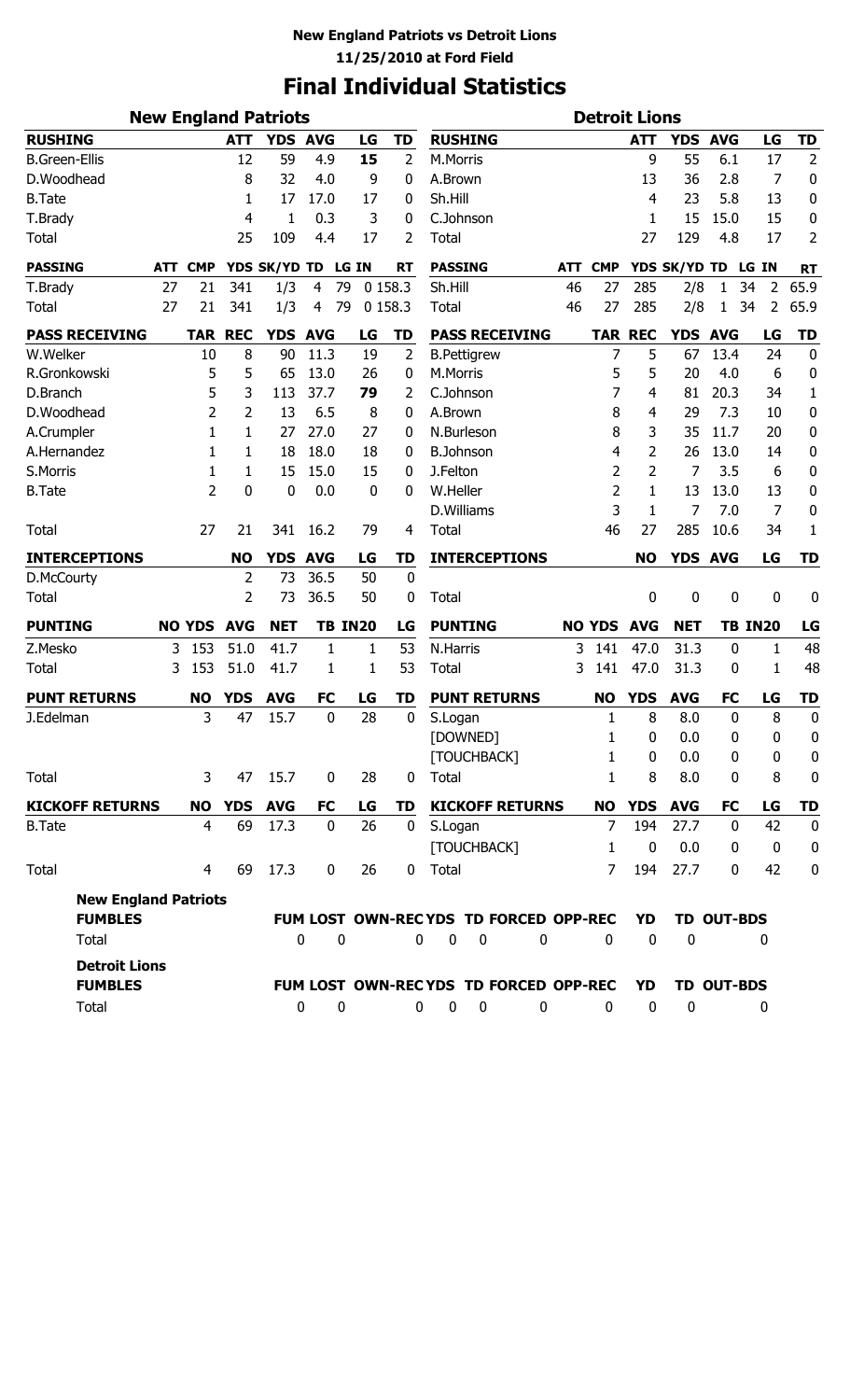# **Final Team Statistics**

|                                                      | Visitor       | Home           |
|------------------------------------------------------|---------------|----------------|
|                                                      | Patriots      | Lions          |
| <b>TOTAL FIRST DOWNS</b>                             | 20            | 25             |
| By Rushing                                           | 6             | 11             |
| By Passing                                           | 13            | 13             |
| <b>By Penalty</b>                                    | 1             | 1              |
| <b>THIRD DOWN EFFICIENCY</b>                         | 4-8-50%       | 7-14-50%       |
| <b>FOURTH DOWN EFFICIENCY</b>                        | $0 - 0 - 0%$  | 2-3-67%        |
| <b>TOTAL NET YARDS</b>                               | 447           | 406            |
| Total Offensive Plays (inc. times thrown passing)    | 53            | 75             |
| Average gain per offensive play                      | 8.4           | 5.4            |
| <b>NET YARDS RUSHING</b>                             | 109           | 129            |
| <b>Total Rushing Plays</b>                           | 25            | 27             |
| Average gain per rushing play                        | 4.4           | 4.8            |
| Tackles for a loss-number and yards                  | $1 - 3$       | $0-0$          |
| <b>NET YARDS PASSING</b>                             | 338           | 277            |
| Times thrown - yards lost attempting to pass         | $1 - 3$       | $2 - 8$        |
| Gross yards passing                                  | 341           | 285            |
| <b>PASS ATTEMPTS-COMPLETIONS-HAD INTERCEPTED</b>     | $27 - 21 - 0$ | 46-27-2        |
| Avg gain per pass play (inc.# thrown passing)        | 12.1          | 5.8            |
| <b>KICKOFFS Number-In End Zone-Touchbacks</b>        | $8 - 3 - 1$   | $4 - 1 - 0$    |
| <b>PUNTS Number and Average</b>                      | $3 - 51.0$    | $3 - 47.0$     |
| <b>Had Blocked</b>                                   | 0             | 0              |
| <b>FGs - PATs Had Blocked</b>                        | $0-0$         | $0-0$          |
| <b>Net Punting Average</b>                           | 41.7          | 31.3           |
| <b>TOTAL RETURN YARDAGE (Not Including Kickoffs)</b> | 120           | 8              |
| No. and Yards Punt Returns                           | $3 - 47$      | $1 - 8$        |
| No. and Yards Kickoff Returns                        | 4-69          | 7-194          |
| No. and Yards Interception Returns                   | $2 - 73$      | $0-0$          |
| <b>PENALTIES Number and Yards</b>                    | $5 - 50$      | 8-66           |
| <b>FUMBLES Number and Lost</b>                       | $0-0$         | $0-0$          |
| <b>TOUCHDOWNS</b>                                    | 6             | 3              |
| Rushing                                              | 2             | $\overline{2}$ |
| Passing                                              | 4             | 1              |
| <b>EXTRA POINTS Made-Attempts</b>                    | $6-6$         | $3 - 3$        |
| <b>Kicking Made-Attempts</b>                         | $6-6$         | $3 - 3$        |
| <b>FIELD GOALS Made-Attempts</b>                     | $1 - 1$       | $1 - 2$        |
| <b>RED ZONE EFFICIENCY</b>                           | 4-5-80%       | 3-4-75%        |
| <b>GOAL TO GO EFFICIENCY</b>                         | 1-1-100%      | 2-2-100%       |
| <b>SAFETIES</b>                                      | 0             | 0              |
| <b>FINAL SCORE</b>                                   | 45            | 24             |
| <b>TIME OF POSSESSION</b>                            | 28:55         | 31:05          |
|                                                      |               |                |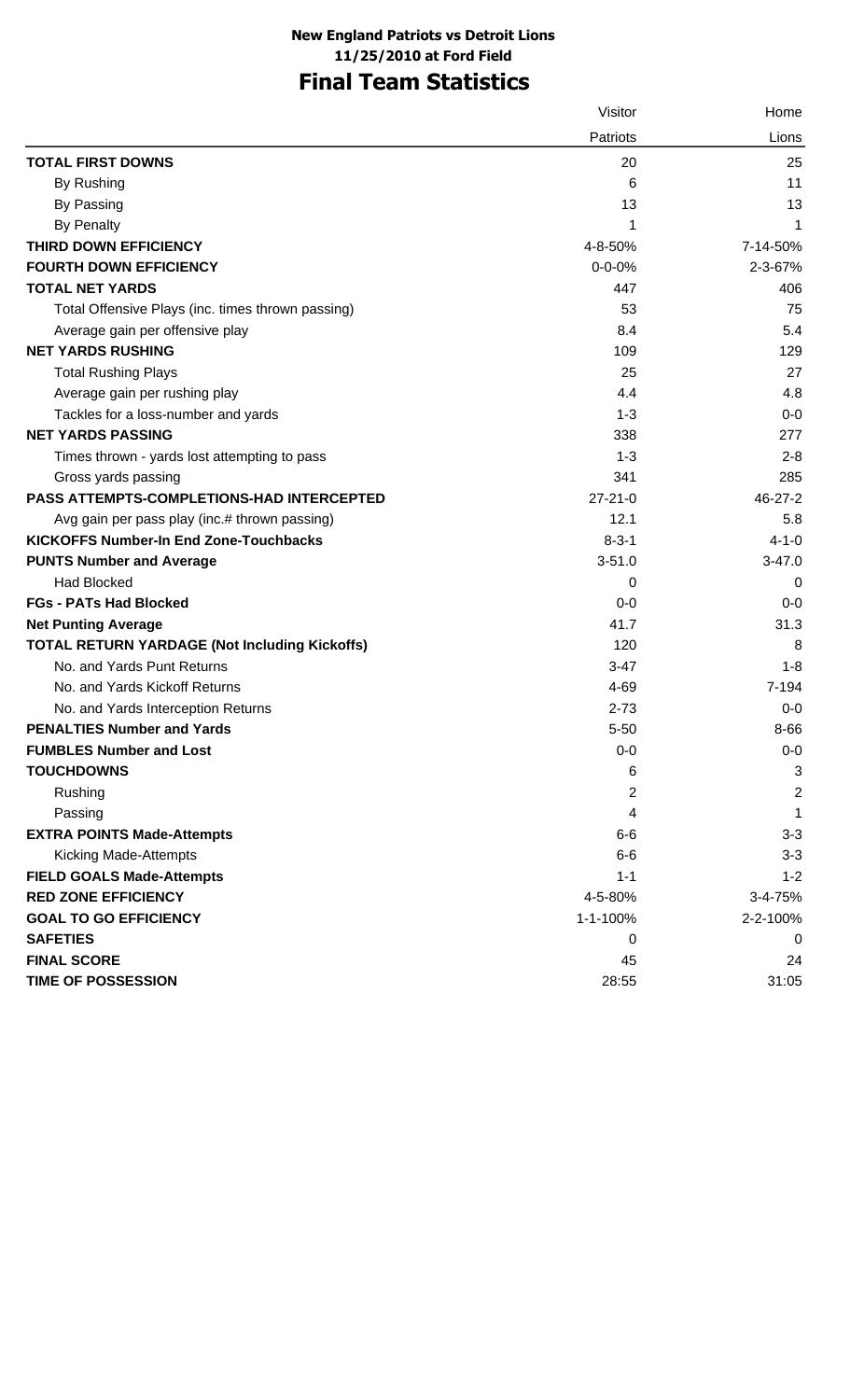## **Ball Possession And Drive Chart**

|    | <b>New England Patriots</b> |       |                    |                                                        |                              |                  |             |              |                   |               |                     |                        |
|----|-----------------------------|-------|--------------------|--------------------------------------------------------|------------------------------|------------------|-------------|--------------|-------------------|---------------|---------------------|------------------------|
| #  | Time<br><b>Recd</b>         |       |                    | <b>Time Time How Ball</b><br><b>Lost</b> Poss Obtained | <b>Drive</b><br><b>Began</b> | #<br><b>Play</b> | Yds<br>Gain | Yds<br>Pen   | <b>Net</b><br>Yds | 1st<br>Down   | Last<br><b>Scrm</b> | How<br><b>Given Up</b> |
|    | 12:11                       |       | 10:28 1:43 Punt    |                                                        | <b>NE 19</b>                 | 4                | 28          | $\mathbf{0}$ | 28                | $\mathbf{1}$  | <b>NE 47</b>        | Punt                   |
| 2  | 8:59                        |       | 5:00 3:59 Punt     |                                                        | DET <sub>43</sub>            | 8                | 41          | $\mathbf 0$  | 41                |               | $2 * DET 2$         | Field Goal             |
| 3. | 15:00                       |       | 12:22 2:38 Kickoff |                                                        | <b>NE 18</b>                 | 3                | 10          | -7           | - 3               | $\Omega$      | NE 21               | Punt                   |
| 4  | 5:58                        |       | 0:45 5:13 Kickoff  |                                                        | <b>NE 17</b>                 | 10               | 77          | 6            | 83                |               |                     | 5 * DET 15 Touchdown   |
|    | 5 15:00                     | 13:55 | 1:05 Kickoff       |                                                        | <b>NE 24</b>                 | 4                | 15          | $\mathbf{0}$ | 15                |               | <b>NE 39</b>        | Punt                   |
| 6  | 13:06                       | 10:58 |                    | 2:08 Interception                                      | <b>DET 26</b>                | 4                | 26          | $\mathbf{0}$ | 26                | $\mathcal{P}$ | $*$ DET 5           | Touchdown              |
|    | 6:50                        |       | 5:12 1:38 Kickoff  |                                                        | <b>NE 13</b>                 | 3                | 87          | $\mathbf{0}$ | 87                |               | <b>NE 21</b>        | Touchdown              |
| 8  | 1:00                        |       |                    | 13:45 2:15 Missed FG                                   | <b>NE 36</b>                 | 5                | 69          | -5           | 64                | 2             |                     | DET 22 Touchdown       |
| 9  | 11:07                       | 6:42  | 4:25 Punt          |                                                        | NE 16                        | $\overline{7}$   | 89          | $-5$         | 84                |               |                     | * DET 16 Touchdown     |
| 10 | 5:43                        |       |                    | 3:14 2:29 Interception                                 | <b>DET 12</b>                | 4                | 7           | 5            | 12                |               | $*$ DET 1           | Touchdown              |
| 11 | 1:22                        | 0:00  | 1:22 Downs         |                                                        | NE 6                         | 2                | $-2$        | $\bf{0}$     | $-2$              | $\Omega$      | NE 5                | End of Game            |

(368) Average NE 33

|               | <b>Detroit Lions</b> |              |                                              |                              |                  |             |              |                   |                    |                     |                        |
|---------------|----------------------|--------------|----------------------------------------------|------------------------------|------------------|-------------|--------------|-------------------|--------------------|---------------------|------------------------|
| #             | Time<br>Recd         | Time<br>Lost | <b>Time How Ball</b><br><b>Poss Obtained</b> | <b>Drive</b><br><b>Began</b> | #<br><b>Play</b> | Yds<br>Gain | Yds<br>Pen   | <b>Net</b><br>Yds | 1st<br><b>Down</b> | Last<br><b>Scrm</b> | <b>How</b><br>Given Up |
| $\mathbf{1}$  | 15:00                | 12:11        | 2:49 Kickoff                                 | <b>DET 29</b>                | 5                | 17          | 0            | 17                | 1                  | DET 46 Punt         |                        |
| $\mathcal{L}$ | 10:28                | 8:59         | 1:29 Punt                                    | <b>DET 20</b>                | 3                | 3           | $\mathbf{0}$ | 3                 | $\Omega$           | DET 23 Punt         |                        |
| 3             | 5:00                 | 0:00         | 5:00 Kickoff                                 | <b>DET 29</b>                | 11               | 71          | 0            | 71                | 5.                 | * NE 19             | Touchdown              |
| 4             | 12:22                | 5:58         | 6:24 Punt                                    | <b>DET 37</b>                | 13               | 63          | $\mathbf{0}$ | 63                | 6                  | $*$ NE 1            | Touchdown              |
| 5.            | 0:45                 | 0:00         | 0:45 Kickoff                                 | DET <sub>33</sub>            | 7                | 41          | $\mathbf{0}$ | 41                | 3.                 | <b>NE 26</b>        | Field Goal             |
| 6             | 13:55                | 13:06        | $0:49$ Punt                                  | <b>DET 11</b>                | $\mathcal{L}$    | 17          | $\mathbf{0}$ | 17                |                    | DET 28              | Interception           |
| 7             | 10:58                | 6:50         | 4:08 Kickoff                                 | <b>DET 42</b>                | 9                | 58          | $\mathbf{0}$ | 58                | 3.                 | $*$ NE 1            | Touchdown              |
| 8             | 5:12                 | 1:00         | 4:12 Kickoff                                 | <b>DET 30</b>                | 8                | 42          | 0            | 42                | 2                  | <b>NE 28</b>        | Missed FG              |
| 9             | 13:45                | 11:07        | 2:38 Kickoff                                 | <b>DET 26</b>                | 5                | 19          | -10          | 9                 |                    | DET 35 Punt         |                        |
| 10            | 6:42                 | 5:43         | 0:59 Kickoff                                 | <b>DET 31</b>                | $\overline{2}$   | 14          | -5           | 9                 | 0                  |                     | DET 40 Interception    |
| 11            | 3:14                 | 1:22         | 1:52 Kickoff                                 | <b>DET 20</b>                | 12               | 61          | 13           | 74                | 3.                 | $*$ NE 6            | Downs                  |
|               |                      |              |                                              |                              |                  |             |              |                   |                    |                     |                        |

(308) Average DET 28

#### **\* inside opponent's 20**

\_\_\_\_\_\_\_\_\_\_\_\_\_\_\_\_\_\_\_\_\_

\_\_\_\_\_\_\_\_\_\_\_\_\_\_\_\_\_\_\_\_\_

| <b>Time of Possession by Quarter</b>   | 1st                 | 2nd  | 3rd  | 4th               | ΟТ | Total |
|----------------------------------------|---------------------|------|------|-------------------|----|-------|
| <b>Visitor</b> New England Patriots    | 5:42                | 7:51 | 5:51 | 9:31              |    | 28:55 |
| Home<br>Detroit Lions                  | 9:18                | 7:09 | 9:09 | 5:29              |    | 31:05 |
| <b>Kickoff Drive No.-Start Average</b> | Patriots: 4 - NE 18 |      |      | Lions: 8 - DET 30 |    |       |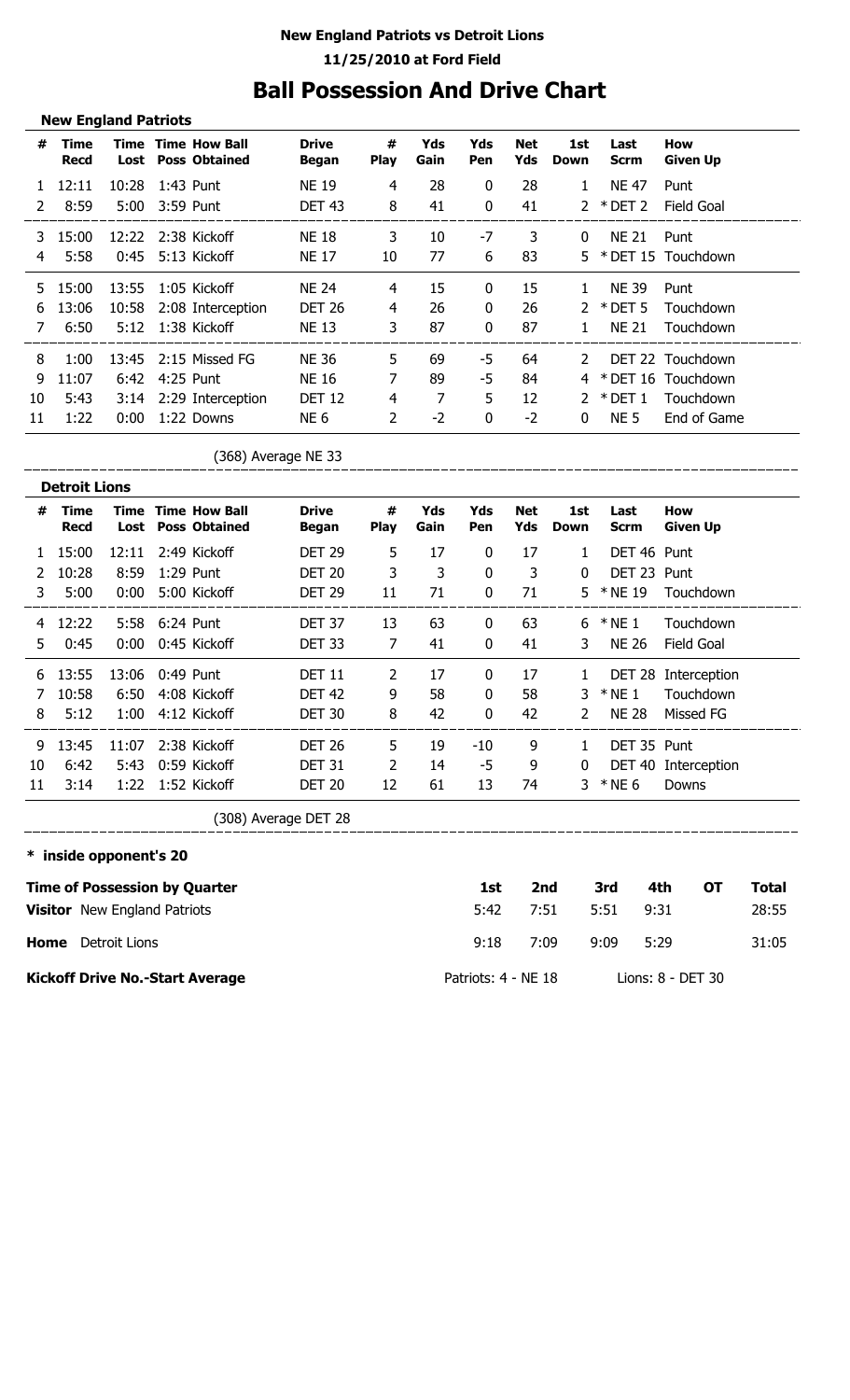### **Final Defensive Statistics New England Patriots vs Detroit Lions 11/25/2010 at Ford Field**

| <b>New England Patriots</b> |            |              |                |                | <b>Regular Defensive Plays</b> |              |   |       |           |           |           |            | <b>Special Teams</b> |           |           |              |              | <b>Misc</b> |    |           |
|-----------------------------|------------|--------------|----------------|----------------|--------------------------------|--------------|---|-------|-----------|-----------|-----------|------------|----------------------|-----------|-----------|--------------|--------------|-------------|----|-----------|
|                             | <b>TKL</b> | <b>AST</b>   | <b>COMB</b>    | <b>SK</b>      | /YDS                           | <b>TFL</b>   |   | QH IN | <b>PD</b> | <b>FF</b> | <b>FR</b> | <b>TKL</b> | <b>AST</b>           | FF        | <b>FR</b> | <b>BL</b>    | <b>TKL</b>   | AST         | FF | <b>FR</b> |
| J.Mayo                      | 8          | 4            | 12             | 0              | 0                              | 0            | 0 | 0     | 1         | 0         | 0         | 0          | 0                    | 0         | 0         | 0            | 0            | 0           | 0  | 0         |
| J.Sanders                   | 4          | 4            | 8              | 0              | 0                              | 0            | 0 | 0     | 0         | 0         | 0         | 0          | 0                    | 0         | 0         | 0            | 0            | 0           | 0  | 0         |
| G.Guyton                    | 3          | 5            | 8              | 1              | 5                              | 1            | 1 | 0     | 1         | 0         | 0         | 0          | 0                    | 0         | 0         | 0            | 0            | 0           | 0  | 0         |
| V.Wilfork                   | 6          | $\mathbf{1}$ | 7              | 0              | 0                              | 0            | 0 | 0     | 0         | 0         | 0         | 0          | 0                    | 0         | 0         | 0            | 0            | 0           | 0  | 0         |
| P.Chung                     | 4          | 1            | 5              | 0              | $\pmb{0}$                      | 0            | 1 | 0     | 2         | 0         | 0         | 0          | 0                    | $\pmb{0}$ | 0         | 0            | 0            | 0           | 0  | 0         |
| D.McCourty                  | 2          | 2            | 4              | 0              | 0                              | 0            | 0 | 2     | 2         | 0         | 0         | 3          | 0                    | 0         | 0         | 0            | 0            | 0           | 0  | 0         |
| <b>B.Spikes</b>             | 3          | 0            | 3              | 0              | 0                              | 0            | 0 | 0     |           | 0         | 0         | 0          | 0                    | 0         | 0         | 0            | 0            | 0           | 0  | 0         |
| <b>B.Meriweather</b>        | 2          | 1            | 3              | 0              | 0                              | 0            | 0 | 0     | 2         | 0         | 0         | 0          | 0                    | 0         | 0         | 0            | 0            | 0           | 0  | 0         |
| K.Arrington                 | 2          | 1            | 3              | 0              | 0                              | 0            | 0 | 0     | 0         | 0         | 0         | 2          | 0                    | 0         | 0         | 0            | 0            | 0           | 0  | 0         |
| J.Cunningham                | 2          | 1            | 3              | 0              | 0                              | 0            | 0 | 0     | 0         | 0         | 0         | 0          | 0                    | 0         | 0         | 0            | 0            | 0           | 0  | 0         |
| D.Fletcher                  | 1          | 1            | 2              | 0              | 0                              | 0            | 0 | 0     |           | 0         | 0         | 1          | 0                    | 0         | 0         | 0            | 0            | 0           | 0  | 0         |
| G.Warren                    | 1          | 1            | 2              | 0              | 0                              | 0            | 0 | 0     | 0         | 0         | 0         | 0          | 0                    | 0         | 0         | 0            | 0            | 0           | 0  | 0         |
| T.Banta-Cain                | 1          | 1            | 2              | 0              | 0                              | 0            | 0 | 0     | 0         | 0         | 0         | 0          | 0                    | 0         | 0         | 0            | 0            | 0           | 0  | 0         |
| K.Love                      | 0          | 2            | 2              | 0              | 0                              | 0            | 0 | 0     | 1         | 0         | 0         | 0          | 0                    | 0         | 0         | 0            | $\mathbf{0}$ | 0           | 0  | 0         |
| R.Ninkovich                 | 0          | 2            | $\overline{2}$ | 0              | 0                              | 0            | 0 | 0     | 0         | 0         | 0         | 0          | 0                    | 0         | 0         | 0            | 0            | 0           | 0  | 0         |
| P.Woods                     | 1          | 0            | 1              | 1              | 3                              | 1            | 1 | 0     | 0         | 0         | 0         | 1          | 0                    | 0         | 0         | $\mathbf{0}$ | 0            | 0           | 0  | 0         |
| D.Butler                    | 1          | 0            | 1              | 0              | 0                              | 0            | 0 | 0     | 0         | 0         | 0         | 0          | 0                    | 0         | 0         | 0            | 0            | 0           | 0  | 0         |
| T.White                     | 0          | 0            | 0              | 0              | 0                              | 0            | 0 | 0     | 0         | 0         | 0         | 1          | 0                    | 0         | 0         | 0            | 0            | 0           | 0  | 0         |
| <b>Total</b>                | 41         | 27           | 68             | $\overline{2}$ | 8                              | $\mathbf{z}$ | 3 |       | 2 11      | 0         | 0         | 8          | 0                    | 0         | 0         | 0            | 0            | 0           | 0  | 0         |

**TKL /TK=Tackle AST /AS=Assist COMB=Combined TFL=Tackles for a Loss QH=Quarterback Hit**

 **IN=Interception PD=Pass Defense FF =Forced Fumble FR=Fumble Recovery**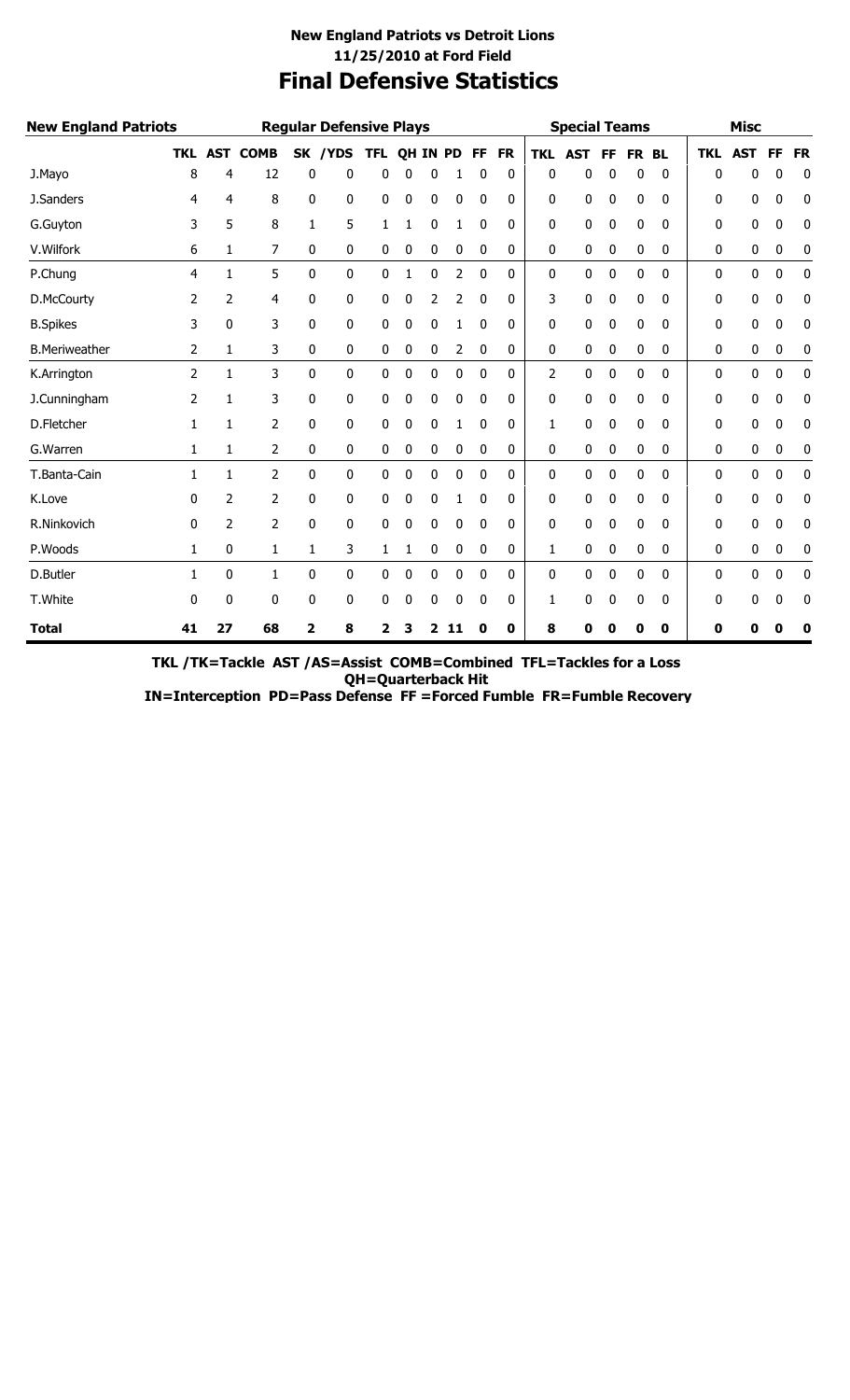# **Final Defensive Statistics**

| <b>Detroit Lions</b> |            |    |                 | <b>Regular Defensive Plays</b> |            |   |   |     |    |           |           |            | <b>Special Teams</b> |    |           |           |            | <b>Misc</b> |           |                  |
|----------------------|------------|----|-----------------|--------------------------------|------------|---|---|-----|----|-----------|-----------|------------|----------------------|----|-----------|-----------|------------|-------------|-----------|------------------|
|                      | <b>TKL</b> |    | <b>AST COMB</b> | SK /                           | YDS TFL QH |   |   | IN. | PD | <b>FF</b> | <b>FR</b> | <b>TKL</b> | AST                  | FF | <b>FR</b> | <b>BL</b> | <b>TKL</b> | <b>AST</b>  | <b>FF</b> | <b>FR</b>        |
| A.Spievey            | 8          | 2  | 10              | 0                              | 0          | 0 | 1 | 0   | 0  | 0         | 0         | 0          | 0                    | 0  | 0         | 0         | 0          | 0           | 0         | 0                |
| L.Johnson            | 7          | 0  | 7               | 0                              | 0          | 0 | 0 | 0   | 0  | 0         | 0         | 1          | 0                    | 0  | 0         | 0         | 0          | 0           | 0         | 0                |
| J.Peterson           | 3          | 2  | 5               | 0                              | 0          | 0 | 0 | 0   | 0  | 0         | 0         | 0          | 0                    | 0  | 0         | 0         | 0          | 0           | 0         | 0                |
| N.Suh                | 3          | 1  | 4               | 1                              | 3          | 2 | 1 | 0   | 0  | 0         | 0         | 0          | 0                    | 0  | 0         | 0         | 0          | 0           | 0         | 0                |
| C.Houston            | 3          | 1  | 4               | $\pmb{0}$                      | 0          | 0 | 0 | 0   | 0  | 0         | 0         | 0          | 0                    | 0  | 0         | 0         | 0          | 0           | $\pmb{0}$ | $\pmb{0}$        |
| L.Delmas             | 3          | 1  | 4               | 0                              | 0          | 0 | 0 | 0   | 0  | 0         | 0         | 0          | 0                    | 0  | 0         | 0         | 0          | 0           | 0         | 0                |
| D.Levy               | 3          | 0  | 3               | 0                              | 0          | 0 | 2 | 0   | 0  | 0         | 0         | 0          | 0                    | 0  | 0         | 0         | 0          | 0           | 0         | 0                |
| Sa.Hill              | 2          | 0  | $\overline{2}$  | 0                              | 0          | 0 | 0 | 0   | 0  | 0         | 0         | 0          | 0                    | 0  | 0         | 0         | 0          | 0           | 0         | $\boldsymbol{0}$ |
| C.Avril              | 2          | 0  | $\overline{2}$  | $\pmb{0}$                      | 0          | 0 | 0 | 0   | 0  | 0         | 0         | 0          | 0                    | 0  | 0         | 0         | 0          | 0           | $\pmb{0}$ | $\pmb{0}$        |
| <b>B.McDonald</b>    | 1          | 0  | 1               | $\bf{0}$                       | 0          | 0 | 0 | 0   | 0  | 0         | 0         | 0          | 0                    | 0  | 0         | 0         | 0          | 0           | 0         | 0                |
| C.Williams           | 1          | 0  | 1               | 0                              | 0          | 0 | 0 | 0   | 0  | 0         | 0         | 0          | 0                    | 0  | 0         | 0         | 0          | 0           | 0         | 0                |
| T.McBride            | 0          | 1  | 1               | 0                              | 0          | 0 | 0 | 0   | 0  | 0         | 0         | 0          | 0                    | 0  | 0         | 0         | 0          | 0           | 0         | $\pmb{0}$        |
| A.Palmer             | 0          | 1  | 1               | 0                              | 0          | 0 | 0 | 0   | 0  | 0         | 0         | 0          | 0                    | 0  | 0         | 0         | 0          | 0           | 0         | 0                |
| N.Vasher             | 0          | 1  | 1               | 0                              | 0          | 0 | 0 | 0   | 0  | 0         | 0         | 0          | 0                    | 0  | 0         | 0         | 0          | 0           | 0         | 0                |
| K.Vanden Bosch       | 0          | 0  | 0               | 0                              | 0          | 0 | 1 | 0   | 0  | 0         | 0         | 0          | 0                    | 0  | 0         | 0         | 0          | 0           | 0         | 0                |
| V.Ciurciu            | 0          | 0  | 0               | 0                              | 0          | 0 | 0 | 0   | 0  | 0         | 0         | 1          | 1                    | 0  | 0         | 0         | 0          | 0           | 0         | 0                |
| I.Ekejiuba           | 0          | 0  | 0               | 0                              | 0          | 0 | 0 | 0   | 0  | 0         | 0         | 1          | 0                    | 0  | 0         | 0         | 0          | 0           | 0         | $\pmb{0}$        |
| N.Harris             | 0          | 0  | 0               | 0                              | 0          | 0 | 0 | 0   | 0  | 0         | 0         | 1          | 0                    | 0  | 0         | 0         | 0          | 0           | 0         | 0                |
| C.Brown              | 0          | 0  | 0               | 0                              | 0          | 0 | 0 | 0   | 0  | 0         | 0         | 1          | 0                    | 0  | 0         | 0         | 0          | 0           | 0         | 0                |
| S.Logan              | 0          | 0  | 0               | 0                              | 0          | 0 | 0 | 0   | 0  | 0         | 0         | 1          | 0                    | 0  | 0         | 0         | 0          | 0           | 0         | 0                |
| <b>B.Carpenter</b>   | 0          | 0  | 0               | 0                              | 0          | 0 | 0 | 0   | 0  | 0         | 0         | 0          | 1                    | 0  | 0         | 0         | 0          | 0           | 0         | $\pmb{0}$        |
| J.Wendling           | 0          | 0  | 0               | 0                              | 0          | 0 | 0 | 0   | 0  | 0         | 0         | 0          | 1                    | 0  | 0         | 0         | 0          | 0           | 0         | 0                |
| N.Burleson           | 0          | 0  | 0               | 0                              | 0          | 0 | 0 | 0   | 0  | 0         | 0         | 0          | 0                    | 0  | 0         | 0         | 1          | 0           | 0         | 0                |
| <b>Total</b>         | 36         | 10 | 46              | 1                              | 3          | 2 | 5 | 0   | 0  | 0         | 0         | 6          | 3                    | 0  | 0         | 0         | 1          | 0           | 0         | 0                |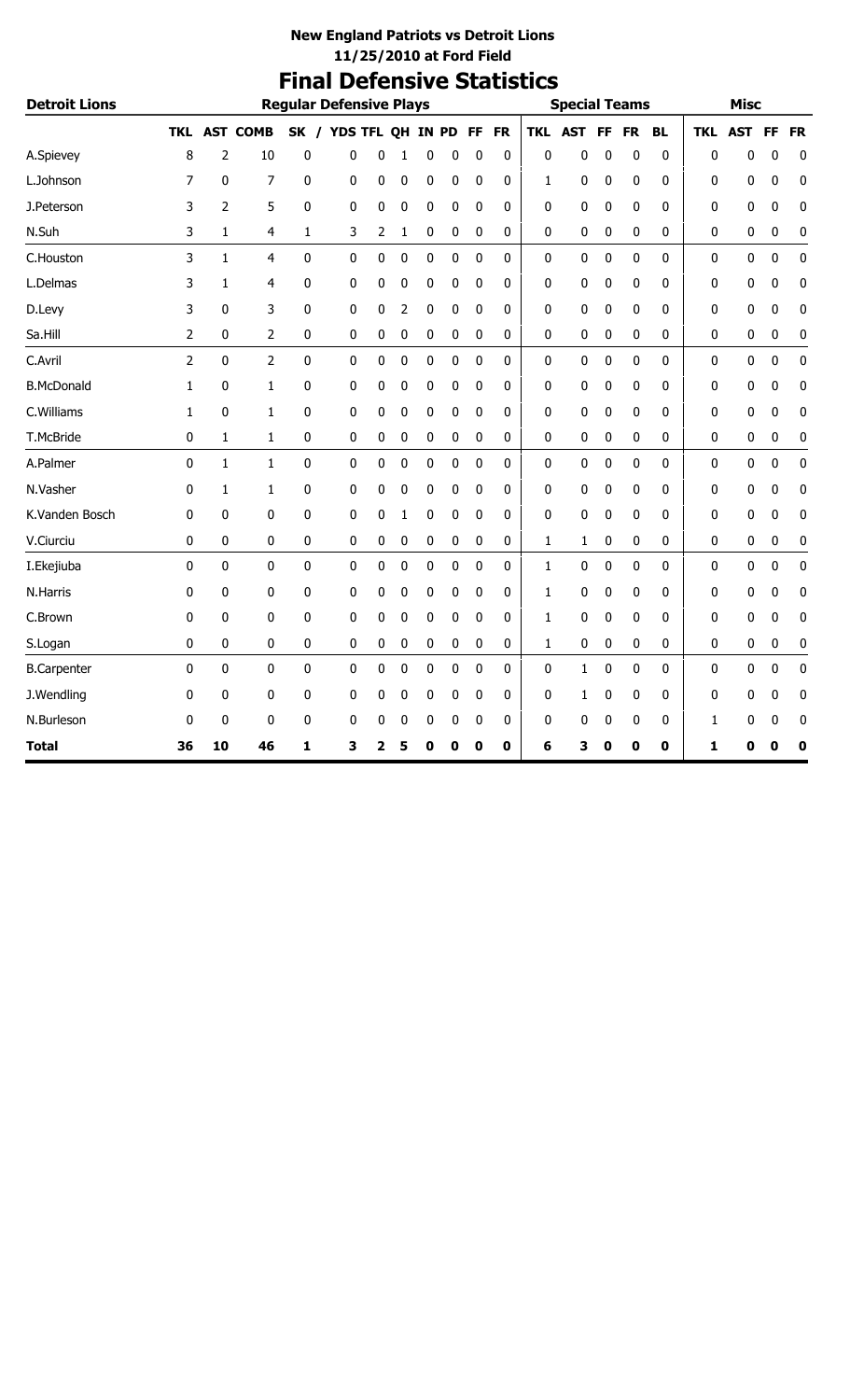## **First Half Summary**

|                                    |                                                          |                                            | PERIOD SCORES            |                                |                                                                  |                                |                  |           |                                      |                  |                      |                  |                       | TIME OF POSSESSION          |                      |                  |                      |                |                 |                      |                |                  |
|------------------------------------|----------------------------------------------------------|--------------------------------------------|--------------------------|--------------------------------|------------------------------------------------------------------|--------------------------------|------------------|-----------|--------------------------------------|------------------|----------------------|------------------|-----------------------|-----------------------------|----------------------|------------------|----------------------|----------------|-----------------|----------------------|----------------|------------------|
| Patriots                           |                                                          |                                            |                          | $3 \t7 = 10$                   |                                                                  |                                |                  |           | Patriots                             |                  |                      |                  |                       | 13:33                       |                      |                  |                      |                |                 |                      |                |                  |
| Lions                              |                                                          |                                            |                          | $710 = 17$                     |                                                                  |                                |                  |           | Lions                                |                  |                      |                  |                       | 16:27                       |                      |                  |                      |                |                 |                      |                |                  |
|                                    |                                                          |                                            |                          |                                |                                                                  |                                |                  |           |                                      |                  | <b>Scoring Plays</b> |                  |                       |                             |                      |                  |                      |                |                 |                      |                |                  |
| Team                               | Qtr                                                      | Time                                       |                          |                                | <b>Play Description (Extra Point) (Drive Info)</b>               |                                |                  |           |                                      |                  |                      |                  |                       |                             |                      |                  |                      |                |                 | <b>Visitor</b>       |                | Home             |
| Patriots                           | 1                                                        | 5:00                                       |                          |                                | S.Graham 19 yd. Field Goal (8-41, 3:59)                          |                                |                  |           |                                      |                  |                      |                  |                       |                             |                      |                  |                      |                |                 |                      | 3              | 0                |
| Lions                              | 1                                                        | 0:00                                       |                          |                                | C.Johnson 19 yd. pass from Sh.Hill (D.Rayner kick) (11-71, 5:00) |                                |                  |           |                                      |                  |                      |                  |                       |                             |                      |                  |                      |                |                 |                      | 3              | 7                |
| Lions                              | 2                                                        | 5:58                                       |                          |                                | M. Morris 1 yd. run (D. Rayner kick) (13-63, 6:24)               |                                |                  |           |                                      |                  |                      |                  |                       |                             |                      |                  |                      |                |                 |                      | 3              | 14               |
| Patriots                           | 2                                                        | 0:45                                       |                          |                                | B.Green-Ellis 15 yd. run (S.Graham kick) (10-83, 5:13)           |                                |                  |           |                                      |                  |                      |                  |                       |                             |                      |                  |                      |                |                 | 10                   |                | 14               |
| Lions                              | 2                                                        | 0:00                                       |                          |                                | D.Rayner 44 yd. Field Goal (7-41, 0:45)                          |                                |                  |           |                                      |                  |                      |                  |                       |                             |                      |                  |                      |                |                 | 10                   |                | 17               |
|                                    | <b>TOTAL FIRST DOWNS</b>                                 |                                            |                          |                                |                                                                  |                                |                  |           |                                      |                  |                      |                  |                       | <b>New England Patriots</b> |                      |                  | 8                    |                |                 | <b>Detroit Lions</b> |                | 15               |
|                                    |                                                          | First Downs Rushing-Passing-by Penalty     |                          |                                |                                                                  |                                |                  |           |                                      |                  |                      |                  |                       |                             |                      | $2 - 5 - 1$      |                      |                |                 |                      | $7 - 8 - 0$    |                  |
|                                    | <b>THIRD DOWN EFFICIENCY</b>                             |                                            |                          |                                |                                                                  |                                |                  |           |                                      |                  |                      |                  |                       |                             |                      | 2-5-40%          |                      |                |                 |                      | 4-7-57%        |                  |
|                                    | <b>TOTAL NET YARDS</b>                                   |                                            |                          |                                |                                                                  |                                |                  |           |                                      |                  |                      |                  |                       |                             |                      |                  | 156                  |                |                 |                      |                | 195              |
|                                    | <b>Total Offensive Plays</b>                             |                                            |                          |                                |                                                                  |                                |                  |           |                                      |                  |                      |                  |                       |                             |                      |                  | 24                   |                |                 |                      |                | 38               |
|                                    | <b>NET YARDS RUSHING</b>                                 |                                            |                          |                                |                                                                  |                                |                  |           |                                      |                  |                      |                  |                       |                             |                      |                  | 49                   |                |                 |                      |                | 69               |
|                                    | <b>NET YARDS PASSING</b>                                 |                                            |                          |                                |                                                                  |                                |                  |           |                                      |                  |                      |                  |                       |                             |                      |                  | 107                  |                |                 |                      |                | 126              |
|                                    | Gross Yards Passing                                      |                                            |                          |                                |                                                                  |                                |                  |           |                                      |                  |                      |                  |                       |                             |                      |                  | 110                  |                |                 |                      |                | 126              |
|                                    |                                                          | Times thrown-yards lost attempting to pass |                          |                                |                                                                  |                                |                  |           |                                      |                  |                      |                  |                       |                             |                      |                  | $1 - 3$              |                |                 |                      |                | $0-0$            |
|                                    |                                                          | Pass Attempts-Completions-Had Intercepted  |                          |                                |                                                                  |                                |                  |           |                                      |                  |                      |                  |                       |                             |                      | $13 - 10 - 0$    |                      |                |                 |                      | $22 - 15 - 0$  |                  |
|                                    | <b>Punts-Number and Average</b>                          |                                            |                          |                                |                                                                  |                                |                  |           |                                      |                  |                      |                  |                       |                             |                      | $2 - 51.5$       |                      |                |                 |                      | 2 - 47         |                  |
|                                    | <b>Fumbles-Number and Lost</b>                           | <b>Penalties-Number and Yards</b>          |                          |                                |                                                                  |                                |                  |           |                                      |                  |                      |                  |                       |                             |                      | $1 - 7$          |                      |                |                 |                      |                | $1 - 6$          |
|                                    |                                                          |                                            |                          |                                |                                                                  |                                |                  |           |                                      |                  |                      |                  |                       |                             |                      | 1-2-50%          | $0 - 0$              |                |                 |                      | 2-2-100%       | $0 - 0$          |
|                                    | <b>Red Zone Efficiency</b><br><b>Average Drive Start</b> |                                            |                          |                                |                                                                  |                                |                  |           |                                      |                  |                      |                  |                       |                             |                      | <b>NE 28</b>     |                      |                |                 |                      | <b>DET 30</b>  |                  |
|                                    |                                                          |                                            |                          |                                | <b>New England Patriots</b>                                      |                                |                  |           |                                      |                  |                      |                  |                       |                             |                      |                  | <b>Detroit Lions</b> |                |                 |                      |                |                  |
| <b>RUSHING</b>                     |                                                          |                                            |                          | <b>ATT</b>                     | <b>YDS</b>                                                       | <b>AVG</b>                     |                  | LG        | TD                                   |                  | <b>RUSHING</b>       |                  |                       |                             |                      |                  | <b>ATT</b>           | <b>YDS</b>     | <b>AVG</b>      |                      | LG             | <b>TD</b>        |
|                                    |                                                          |                                            |                          |                                |                                                                  |                                |                  |           |                                      |                  |                      |                  |                       |                             |                      |                  |                      |                |                 |                      |                |                  |
| <b>B.Green-Ellis</b><br>D.Woodhead |                                                          |                                            |                          | 7                              | 39                                                               | 5.6                            |                  | 15        | 1<br>0                               |                  | M.Morris<br>Sh.Hill  |                  |                       |                             |                      |                  | 6<br>3               | 27             | 4.5<br>7.3      |                      | 14             | 1                |
|                                    |                                                          |                                            |                          | 3                              | 10                                                               | 3.3                            |                  | 4         |                                      |                  | A.Brown              |                  |                       |                             |                      |                  | 7                    | 22<br>20       |                 |                      | 13<br>7        | 0                |
| Total                              |                                                          |                                            |                          | 10                             | 49                                                               | 4.9                            |                  | 15        | 1                                    |                  | Total                |                  |                       |                             |                      |                  | 16                   | 69             | 2.9<br>4.3      |                      | 14             | 0<br>1           |
|                                    |                                                          |                                            |                          |                                |                                                                  |                                |                  |           |                                      |                  |                      |                  |                       |                             |                      |                  |                      |                |                 |                      |                |                  |
| <b>PASSING</b>                     |                                                          | АТТ                                        | СМР                      | <b>YDS</b>                     | SK/YD TD                                                         |                                | LG IN            |           | RT                                   |                  | <b>PASSING</b>       |                  |                       |                             |                      |                  | <b>YDS</b>           | SK/YD TD       |                 | LG IN                |                | <b>RT</b>        |
| T.Brady<br>Total                   |                                                          | 13<br>13                                   | 10                       | 110                            | 1/3                                                              | 0                              | 27               | $0$ 101.4 |                                      |                  | Sh.Hill              |                  |                       |                             | 22<br>22             | 15<br>15         | 126                  | 0/0<br>0/0     | 1               | 20                   | 0              | 97.9<br>97.9     |
|                                    |                                                          |                                            | 10                       | 110                            | 1/3                                                              | 0                              | 27               | 0101.4    |                                      |                  | Total                |                  |                       |                             |                      |                  | 126                  |                | 1               | 20                   | 0              |                  |
|                                    | <b>PASS RECEIVING</b>                                    |                                            | <b>TAR</b>               | <b>REC</b>                     | <b>YDS</b>                                                       | <b>AVG</b>                     |                  | LG        | <b>TD</b>                            |                  |                      |                  | <b>PASS RECEIVING</b> |                             |                      | <b>TAR</b>       | <b>REC</b>           | <b>YDS</b>     | <b>AVG</b>      |                      | LG             | <b>TD</b>        |
| W.Welker                           |                                                          |                                            | 5                        | 4                              | 47                                                               | 11.8                           |                  | 19        | 0                                    |                  | N.Burleson           |                  |                       |                             |                      | 5                | 3                    | 35             | 11.7            |                      | 20             | 0                |
| D.Woodhead                         |                                                          |                                            | $\overline{2}$           | 2                              | 13                                                               | 6.5                            |                  | 8         | 0                                    |                  | <b>B.Pettigrew</b>   |                  |                       |                             |                      | 4                | 3                    | 28             | 9.3             |                      | 11             | 0                |
| R.Gronkowski                       |                                                          |                                            | $\overline{2}$           | 2                              | 5                                                                | 2.5                            |                  | 4         | 0                                    |                  | M.Morris             |                  |                       |                             |                      | 3                | 3                    | 10             | 3.3             |                      | 5              | 0                |
| A.Crumpler                         |                                                          |                                            | 1                        | 1                              | 27                                                               | 27.0                           |                  | 27        | 0                                    |                  | C.Johnson            |                  |                       |                             |                      | 4                | 2                    | 26             | 13.0            |                      | 19             | 1                |
| A.Hernandez                        |                                                          |                                            | 1                        | 1                              | 18                                                               | 18.0                           |                  | 18        | 0                                    |                  | A.Brown              |                  |                       |                             |                      | 3                | $\overline{2}$       | 14             | 7.0             |                      | 9              | 0                |
| D.Branch                           |                                                          |                                            | 1                        | 0                              | 0                                                                | 0.0                            |                  | 0         | 0                                    |                  | D.Williams           |                  |                       |                             |                      | 2                | $\mathbf{1}$         | $\overline{7}$ | 7.0             |                      | 7              | 0                |
| <b>B.Tate</b>                      |                                                          |                                            | 1<br>13                  | 0                              | 0                                                                | 0.0                            |                  | 0         | 0<br>0                               |                  | J.Felton             |                  |                       |                             |                      | 1<br>22          | $\mathbf{1}$<br>15   | 6              | 6.0<br>8.4      |                      | 6              | 0                |
| Total                              |                                                          |                                            |                          | 10                             | 110                                                              | 11.0                           |                  | 27        |                                      |                  | Total                |                  |                       |                             |                      |                  |                      | 126            |                 |                      | 20             | 1                |
|                                    |                                                          | <b>New England Patriots</b>                |                          |                                | <b>Regular Defensive Plays</b>                                   |                                |                  |           |                                      |                  |                      |                  |                       | <b>Special Teams</b>        |                      |                  |                      |                |                 | <b>Misc</b>          |                |                  |
| J.Mayo                             |                                                          |                                            | TKL<br>6                 | <b>COMB</b><br><b>AST</b><br>1 | 7                                                                | SK<br>0                        | / YDS TFL<br>0   |           | Q<br>0<br>0                          | <b>IN</b><br>0   | PD<br>0              | <b>FF</b><br>0   | <b>FR</b><br>0        | <b>TKL</b><br>0             | <b>AST</b><br>0      | FF<br>0          | <b>FR</b><br>0       | <b>BL</b><br>0 | <b>TKL</b><br>0 | <b>AST</b><br>0      | <b>FF</b><br>0 | <b>FR</b><br>0   |
| J.Sanders                          |                                                          |                                            | 2                        | 3                              | 5                                                                | 0                              | 0                |           | 0<br>0                               | 0                | 0                    | 0                | 0                     | 0                           | 0                    | 0                | 0                    | 0              | 0               | 0                    | 0              | 0                |
| G.Guyton                           |                                                          |                                            | 1                        | 4                              | 5                                                                | 0                              | 0                |           | 0<br>0                               | 0                | 1                    | 0                | 0                     | 0                           | $\mathbf 0$          | 0                | 0                    | 0              | 0               | 0                    | 0              | 0                |
|                                    |                                                          |                                            |                          |                                |                                                                  |                                |                  |           |                                      |                  |                      |                  |                       |                             |                      |                  |                      |                |                 |                      |                |                  |
| V.Wilfork                          |                                                          |                                            | 3<br>12                  | 1<br>9                         | 4                                                                | 0<br>$\mathbf 0$               | 0<br>$\mathbf 0$ |           | 0<br>0<br>$\mathbf 0$<br>$\mathbf 0$ | 0<br>$\mathbf 0$ | 0<br>$\mathbf{1}$    | 0<br>$\mathbf 0$ | 0<br>$\mathbf 0$      | 0                           | 0<br>$\mathbf 0$     | 0<br>$\mathbf 0$ | 0<br>$\mathbf 0$     | 0              | 0               | 0<br>$\mathbf 0$     | 0              | 0<br>$\mathbf 0$ |
| Totals:                            |                                                          |                                            |                          |                                | 21                                                               |                                |                  |           |                                      |                  |                      |                  |                       | $\pmb{0}$                   |                      |                  |                      | $\mathbf 0$    | $\bf{0}$        |                      | $\mathbf 0$    |                  |
| <b>Detroit Lions</b>               |                                                          |                                            |                          |                                |                                                                  | <b>Regular Defensive Plays</b> |                  |           |                                      |                  |                      |                  |                       |                             | <b>Special Teams</b> |                  |                      |                |                 | <b>Misc</b>          |                |                  |
|                                    |                                                          |                                            | <b>TKL</b><br><b>AST</b> |                                | <b>COMB</b>                                                      | SK                             | / YDS TFL QH     |           |                                      | IN               | PD                   | FF               | <b>FR</b>             | <b>TKL</b>                  | <b>AST</b>           | <b>FF</b>        | <b>FR</b>            | <b>BL</b>      | <b>TKL</b>      | <b>AST</b>           | FF             | <b>FR</b>        |
| A.Spievey                          |                                                          |                                            | 4                        | 2                              | 6                                                                | 0                              | 0                |           | 0<br>0                               | 0                | 0                    | 0                | 0                     | 0                           | 0                    | 0                | 0                    | 0              | 0               | 0                    | 0              | 0                |
| L.Johnson                          |                                                          |                                            | 4                        | 0                              | 4                                                                | 0                              | 0                |           | 0<br>0                               | 0                | 0                    | 0                | 0                     | 0                           | 0                    | 0                | 0                    | 0              | 0               | 0                    | 0              | 0                |
| N.Suh                              |                                                          |                                            | 2                        | 1                              | 3                                                                | 1                              | 3                |           | 2<br>1                               | 0                | 0                    | 0                | 0                     | 0                           | 0                    | 0                | 0                    | 0              | 0               | 0                    | 0              | 0                |
| J.Peterson                         |                                                          |                                            | 1                        | 2                              | 3                                                                | 0                              | 0                |           | 0<br>0                               | 0                | 0                    | 0                | 0                     | 0                           | 0                    | 0                | 0                    | 0              | 0               | 0                    | 0              | 0                |
| <b>Totals:</b>                     |                                                          |                                            | 11                       | 5                              | 16                                                               | 1                              | 3                |           | $2 \quad 1$                          | $\mathbf 0$      | $\mathbf 0$          | $\mathbf 0$      | 0                     | 0                           | $\mathbf 0$          | 0                | $\mathbf 0$          | 0              | $\bf{0}$        | $\mathbf 0$          | $\mathbf 0$    | $\mathbf 0$      |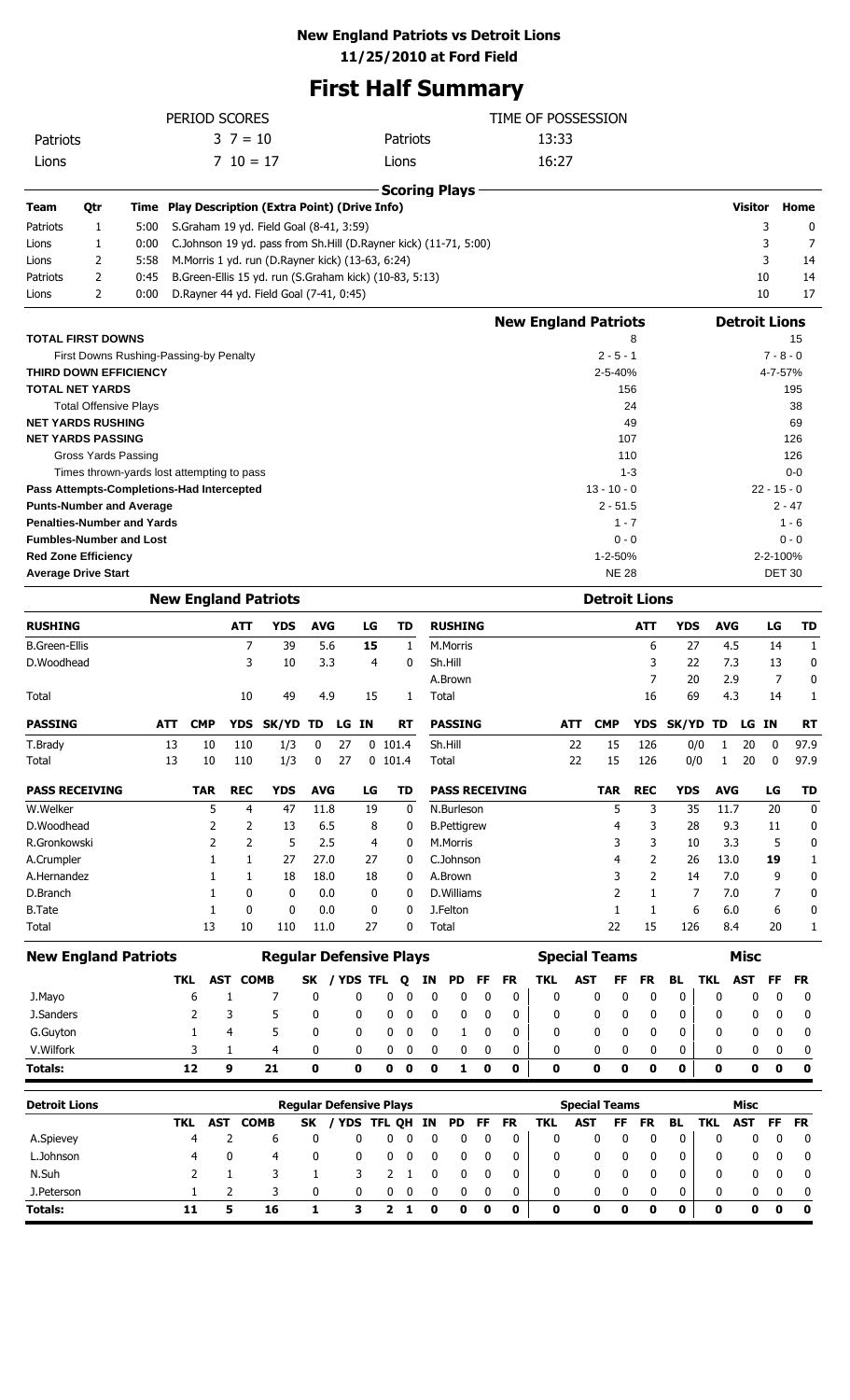**Play By Play First Quarter** 11/25/2010 NE wins the coin toss and elects to defer. DET elects to Receive, and NE elects to defend the east goal. S.Graham kicks 64 yards from NE 30 to DET 6. S.Logan to DET 29 for 23 yards (P.Woods). **Detroit Lions at 15:00, (1st play from scrimmage 14:54)** 1-10-DET 29 (14:54) (Shotgun) Sh.Hill pass short right to M.Morris to DET 34 for 5 yards (G.Guyton; V.Wilfork). 2-5-DET 34 (14:22) M.Morris up the middle to DET 41 for 7 yards (J.Mayo). R1 1-10-DET 41 (13:46) (Shotgun) M.Morris left tackle to DET 44 for 3 yards (G.Guyton). 2-7-DET 44 (13:08) (Shotgun) Sh.Hill pass incomplete short right to C.Johnson. 3-7-DET 44 (13:03) (Shotgun) Sh.Hill pass short right to M.Morris to DET 46 for 2 yards (G.Guyton; J.Sanders). 4-5-DET 46 (12:25) N.Harris punts 46 yards to NE 8, Center-D.Muhlbach. J.Edelman to NE 19 for 11 yards (I.Ekejiuba). **New England Patriots at 12:11** 1-10-NE 19 (12:11) T.Brady pass short left to A.Crumpler pushed ob at NE 46 for 27 yards (A.Spievey; J.Peterson). P1 1-10-NE 46 (11:45) B.Green-Ellis up the middle to 50 for 4 yards (A.Spievey). 2-6-50 (11:08) (Shotgun) T.Brady pass incomplete short middle to W.Welker [D.Levy]. 3-6-50 (11:04) (Shotgun) T.Brady sacked at NE 47 for -3 yards (N.Suh). 4-9-NE 47 (10:36) Z.Mesko punts 53 yards to end zone, Center-M.Katula, Touchback. **Detroit Lions at 10:28** 1-10-DET 20 (10:28) M.Morris left end to DET 20 for no gain (J.Mayo). 2-10-DET 20 (9:59) (Shotgun) Sh.Hill pass short left to M.Morris to DET 23 for 3 yards (J.Mayo). 3-7-DET 23 (9:22) (Shotgun) Sh.Hill pass incomplete deep right to N.Burleson. 4-7-DET 23 (9:12) N.Harris punts 48 yards to NE 29, Center-D.Muhlbach. J.Edelman to DET 43 for 28 yards (N.Harris). **New England Patriots at 8:59** 1-10-DET 43 (8:59) T.Brady pass incomplete short right to D.Branch. 2-10-DET 43 (8:52) (Shotgun) D.Woodhead right tackle to DET 39 for 4 yards (B.McDonald). 3-6-DET 39 (8:15) (Shotgun) T.Brady pass short middle to W.Welker to DET 30 for 9 yards (C.Houston). P2 1-10-DET 30 (7:35) T.Brady pass deep right to W.Welker to DET 11 for 19 yards (L.Delmas) [D.Levy]. P3 1-10-DET 11 (6:55) D.Woodhead left tackle to DET 9 for 2 yards (J.Peterson; T.McBride). 2-8-DET 9 (6:16) (Shotgun) T.Brady pass short left to R.Gronkowski to DET 8 for 1 yard (J.Peterson). 3-7-DET 8 (5:30) (Shotgun) T.Brady pass short right to W.Welker to DET 2 for 6 yards (A.Spievey). 4-1-DET 2 **(5:04) S.Graham 19 yard field goal is GOOD, Center-M.Katula, Holder-Z.Mesko. NE 3 DET 0, 8 plays, 41 yards, 3:59 drive, 10:00 elapsed** S.Graham kicks 63 yards from NE 30 to DET 7. S.Logan to DET 29 for 22 yards (D.McCourty). **Detroit Lions at 5:00, (1st play from scrimmage 4:53)** 1-10-DET 29 (4:53) (Shotgun) Sh.Hill pass incomplete deep left to N.Burleson (B.Meriweather). 2-10-DET 29 (4:47) (Shotgun) A.Brown right tackle to DET 31 for 2 yards (R.Ninkovich; G.Guyton). 3-8-DET 31 (4:12) (Shotgun) Sh.Hill pass short left to N.Burleson to DET 40 for 9 yards (J.Mayo). P2 1-10-DET 40 (3:36) A.Brown left tackle to DET 47 for 7 yards (D.McCourty). 2-3-DET 47 (3:02) (Shotgun) Sh.Hill pass short right to B.Pettigrew to NE 45 for 8 yards (P.Chung; G.Guyton). P3 1-10-NE 45 (2:26) (Shotgun) A.Brown left tackle to NE 41 for 4 yards (V.Wilfork, R.Ninkovich). 2-6-NE 41 (1:49) (Shotgun) Sh.Hill pass incomplete short middle to B.Pettigrew (G.Guyton). 3-6-NE 41 (1:45) (Shotgun) Sh.Hill scrambles left end ran ob at NE 33 for 8 yards (D.McCourty). R4 1-10-NE 33 (1:19) (Shotgun) A.Brown up the middle to NE 32 for 1 yard (V.Wilfork, J.Mayo). 2-9-NE 32 (:47) Sh.Hill right end to NE 19 for 13 yards (P.Chung). R5 1-10-NE 19 **(:03) (Shotgun) Sh.Hill pass deep right to C.Johnson for 19 yards, TOUCHDOWN.** P6 D.Rayner extra point is GOOD, Center-D.Muhlbach, Holder-N.Harris.  **NE 3 DET 7, 11 plays, 71 yards, 5:00 drive, 15:00 elapsed END OF QUARTER Score Time Poss First Downs R P X T Efficiencies 3 Down 4 Down New England Patriots vs Detroit Lions at Ford Field**

**New England Patriots 3 5:42 0 3 0 3 1/3 0/0 Detroit Lions 7 9:18 3 3 0 6 2/4 0/0**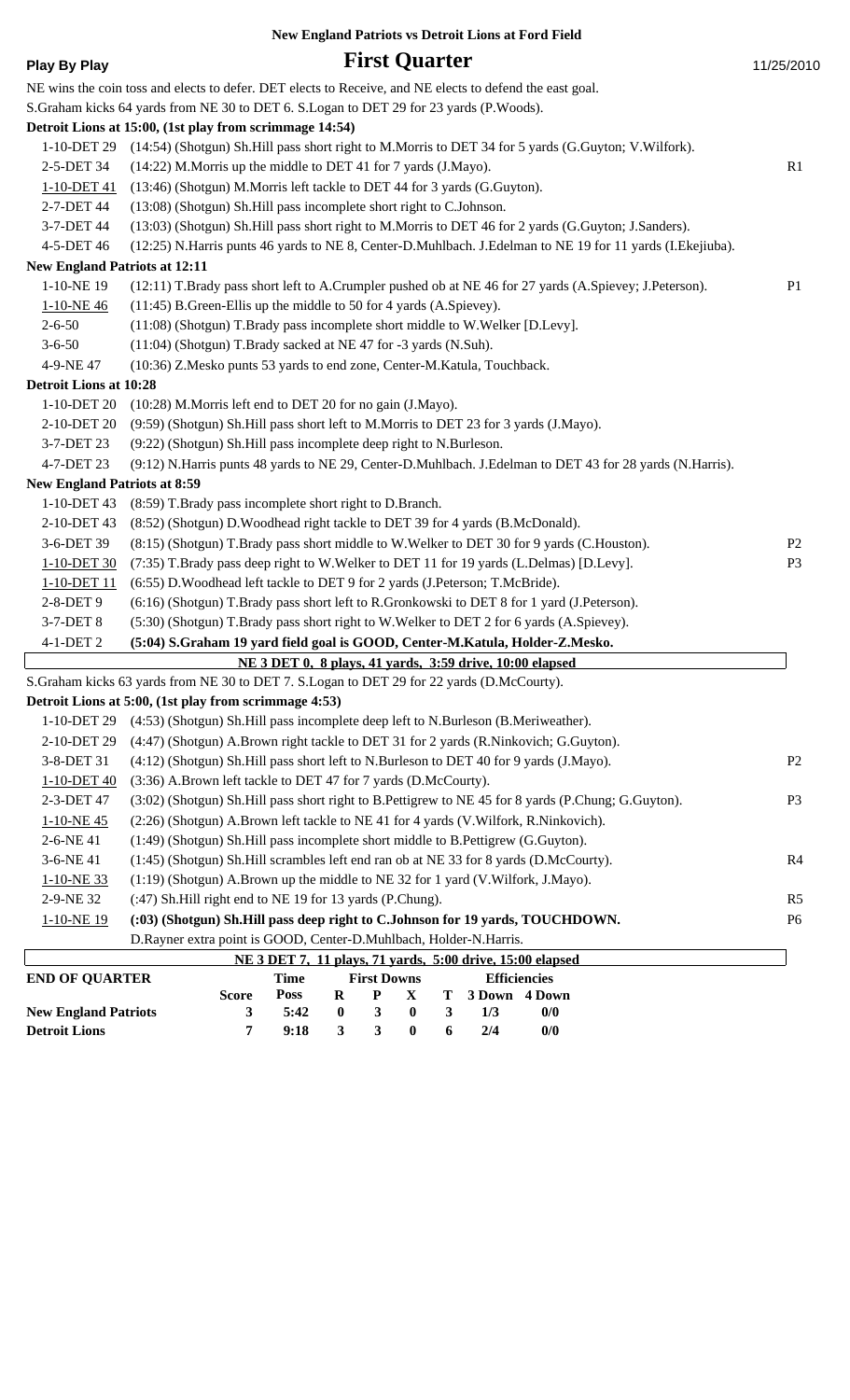|  | Play By Play |
|--|--------------|
|  |              |

# **Play By Play Play Play Cond Quarter By Play Play Play Play Play Play Cond Quarter Play Play Play Play Play Play Play Play Play Play Play Play Play Play Play Play Play**

| New England Patriots continued.                                                                         |                                                                                                                                                  |                           |                            |                           |                                 |          |        |     |                                                                                                                        |                       |
|---------------------------------------------------------------------------------------------------------|--------------------------------------------------------------------------------------------------------------------------------------------------|---------------------------|----------------------------|---------------------------|---------------------------------|----------|--------|-----|------------------------------------------------------------------------------------------------------------------------|-----------------------|
| D. Rayner kicks 68 yards from DET 30 to NE 2. B. Tate to NE 18 for 16 yards (C. Brown).                 |                                                                                                                                                  |                           |                            |                           |                                 |          |        |     |                                                                                                                        |                       |
| New England Patriots at 15:00, (1st play from scrimmage 14:54)                                          |                                                                                                                                                  |                           |                            |                           |                                 |          |        |     |                                                                                                                        |                       |
| $1-10-NE$ 18                                                                                            | (14:54) B. Green-Ellis left tackle to NE 15 for -3 yards (N.Suh).                                                                                |                           |                            |                           |                                 |          |        |     |                                                                                                                        |                       |
| 2-13-NE 15                                                                                              |                                                                                                                                                  |                           |                            |                           |                                 |          |        |     | (14:12) T.Brady pass short right to D.Woodhead to NE 29 for 14 yards (D.Levy) [K.Vanden Bosch].                        |                       |
|                                                                                                         | PENALTY on NE-L.Mankins, Chop Block, 7 yards, enforced at NE 15 - No Play.                                                                       |                           |                            |                           |                                 |          |        |     |                                                                                                                        |                       |
| 2-20-NE8                                                                                                |                                                                                                                                                  |                           |                            |                           |                                 |          |        |     | (13:56) T.Brady pass short right to D.Woodhead to NE 13 for 5 yards (C.Houston) [K.Vanden Bosch].                      |                       |
| 3-15-NE 13                                                                                              |                                                                                                                                                  |                           |                            |                           |                                 |          |        |     | (13:13) (Shotgun) T.Brady pass short middle to D.Woodhead to NE 21 for 8 yards (N.Suh; A.Spievey).                     |                       |
| 4-7-NE 21                                                                                               |                                                                                                                                                  |                           |                            |                           |                                 |          |        |     | (12:33) Z.Mesko punts 50 yards to DET 29, Center-M.Katula. S.Logan to DET 37 for 8 yards (T.White).                    |                       |
| Detroit Lions at 12:22                                                                                  |                                                                                                                                                  |                           |                            |                           |                                 |          |        |     |                                                                                                                        |                       |
| 1-10-DET 37                                                                                             | (12:22) (Shotgun) A.Brown up the middle to DET 40 for 3 yards (J.Mayo).                                                                          |                           |                            |                           |                                 |          |        |     |                                                                                                                        |                       |
| 2-7-DET 40                                                                                              |                                                                                                                                                  |                           |                            |                           |                                 |          |        |     | (11:47) (Shotgun) Sh.Hill pass short right to C.Johnson to DET 47 for 7 yards (D.McCourty; J.Sanders).                 | P7                    |
| 1-10-DET 47                                                                                             |                                                                                                                                                  |                           |                            |                           |                                 |          |        |     | (11:10) (Shotgun) Sh.Hill pass short right to B.Pettigrew to NE 44 for 9 yards (B.Spikes).                             |                       |
| 2-1-NE 44                                                                                               |                                                                                                                                                  |                           |                            |                           |                                 |          |        |     | (10:38) Sh.Hill pass short left to A.Brown pushed ob at NE 39 for 5 yards (K.Arrington).                               | P <sub>8</sub>        |
| 1-10-NE 39<br>2-8-NE 37                                                                                 | (10:10) (Shotgun) A.Brown right tackle to NE 37 for 2 yards (V.Wilfork, J.Sanders).                                                              |                           |                            |                           |                                 |          |        |     |                                                                                                                        |                       |
|                                                                                                         | (9:31) (Shotgun) Sh.Hill pass short right to J.Felton to NE 31 for 6 yards (B.Spikes).                                                           |                           |                            |                           |                                 |          |        |     |                                                                                                                        |                       |
| 3-2-NE 31                                                                                               |                                                                                                                                                  |                           |                            |                           |                                 |          |        |     | (8:49) (Shotgun) Sh.Hill pass short left to N.Burleson to NE 25 for 6 yards (P.Chung).                                 | P <sub>9</sub><br>R10 |
| $1-10-NE$ 25                                                                                            | (8:10) (Shotgun) M.Morris right tackle to NE 11 for 14 yards (J.Sanders).<br>(7:39) M.Morris left tackle to NE 9 for 2 yards (K.Love; G.Warren). |                           |                            |                           |                                 |          |        |     |                                                                                                                        |                       |
| 1-10-NE11<br>2-8-NE9                                                                                    | (7:07) (Shotgun) Sh.Hill pass incomplete short left to D.Williams.                                                                               |                           |                            |                           |                                 |          |        |     |                                                                                                                        |                       |
| 3-8-NE9                                                                                                 |                                                                                                                                                  |                           |                            |                           |                                 |          |        |     | (7:01) (Shotgun) Sh.Hill pass short left to D.Williams to NE 2 for 7 yards (K.Arrington). While ball is sitting on the |                       |
|                                                                                                         |                                                                                                                                                  |                           |                            |                           |                                 |          |        |     | 1/2 yard line, statistically it is the 2 yard line, as the 1 yard line (statistically) would be a first down.          |                       |
| 4-1-NE 2                                                                                                | (6:32) Sh. Hill up the middle to NE 1 for 1 yard (G. Warren).                                                                                    |                           |                            |                           |                                 |          |        |     |                                                                                                                        | R11                   |
| $1 - 1 - NE$ 1                                                                                          | (6:02) M.Morris left tackle for 1 yard, TOUCHDOWN.                                                                                               |                           |                            |                           |                                 |          |        |     |                                                                                                                        | R12                   |
|                                                                                                         | D.Rayner extra point is GOOD, Center-D.Muhlbach, Holder-N.Harris.                                                                                |                           |                            |                           |                                 |          |        |     |                                                                                                                        |                       |
|                                                                                                         |                                                                                                                                                  |                           |                            |                           |                                 |          |        |     | NE 3 DET 14, 13 plays, 63 yards, 6:24 drive, 9:02 elapsed                                                              |                       |
| D. Rayner kicks 68 yards from DET 30 to NE 2. B. Tate to NE 17 for 15 yards (V. Ciurciu; B. Carpenter). |                                                                                                                                                  |                           |                            |                           |                                 |          |        |     |                                                                                                                        |                       |
| New England Patriots at 5:58, (1st play from scrimmage 5:51)                                            |                                                                                                                                                  |                           |                            |                           |                                 |          |        |     |                                                                                                                        |                       |
| 1-10-NE 17                                                                                              |                                                                                                                                                  |                           |                            |                           |                                 |          |        |     | (5:51) (Shotgun) T.Brady pass short middle to R.Gronkowski to NE 21 for 4 yards (L.Johnson, L.Delmas).                 |                       |
| 2-6-NE 21                                                                                               | (5:15) B.Green-Ellis right tackle to NE 29 for 8 yards (L.Johnson).                                                                              |                           |                            |                           |                                 |          |        |     |                                                                                                                        | R <sub>4</sub>        |
| 1-10-NE 29                                                                                              | (4:39) B.Green-Ellis right tackle to NE 33 for 4 yards (L.Johnson).                                                                              |                           |                            |                           |                                 |          |        |     |                                                                                                                        |                       |
| 2-6-NE 33                                                                                               | (4:01) T.Brady pass incomplete deep middle to B.Tate.                                                                                            |                           |                            |                           |                                 |          |        |     |                                                                                                                        |                       |
|                                                                                                         | Timeout #1 by NE at 03:53.                                                                                                                       |                           |                            |                           |                                 |          |        |     |                                                                                                                        |                       |
| 3-6-NE 33                                                                                               | (3:53) (Shotgun) T.Brady pass incomplete short right to D.Woodhead.                                                                              |                           |                            |                           |                                 |          |        |     |                                                                                                                        |                       |
|                                                                                                         |                                                                                                                                                  |                           |                            |                           |                                 |          |        |     | PENALTY on DET-D.Levy, Defensive Pass Interference, 6 yards, enforced at NE 33 - No Play.                              | X5                    |
| 1-10-NE 39                                                                                              | (3:49) B.Green-Ellis left tackle to NE 44 for 5 yards (L.Johnson).                                                                               |                           |                            |                           |                                 |          |        |     |                                                                                                                        |                       |
| 2-5-NE 44                                                                                               | (3:16) (Shotgun) D. Woodhead up the middle to NE 48 for 4 yards (A. Spievey).                                                                    |                           |                            |                           |                                 |          |        |     |                                                                                                                        |                       |
| 3-1-NE 48                                                                                               |                                                                                                                                                  |                           |                            |                           |                                 |          |        |     | (2:35) T.Brady pass short right to A.Hernandez to DET 34 for 18 yards (D.Levy, A.Palmer).                              | P <sub>6</sub>        |
| Two-Minute Warning                                                                                      |                                                                                                                                                  |                           |                            |                           |                                 |          |        |     |                                                                                                                        |                       |
| 1-10-DET 34                                                                                             | (2:00) T.Brady pass short left to W.Welker to DET 21 for 13 yards (A.Spievey).                                                                   |                           |                            |                           |                                 |          |        |     |                                                                                                                        | P7                    |
| 1-10-DET 21                                                                                             | (1:28) B. Green-Ellis up the middle to DET 15 for 6 yards (Sa. Hill).                                                                            |                           |                            |                           |                                 |          |        |     |                                                                                                                        |                       |
| 2-4-DET 15                                                                                              | (:53) B.Green-Ellis up the middle for 15 yards, TOUCHDOWN.                                                                                       |                           |                            |                           |                                 |          |        |     |                                                                                                                        | R8                    |
|                                                                                                         | S.Graham extra point is GOOD, Center-M.Katula, Holder-Z.Mesko.                                                                                   |                           |                            |                           |                                 |          |        |     |                                                                                                                        |                       |
| S.Graham kicks 67 yards from NE 30 to DET 3. S.Logan to DET 33 for 30 yards (D.McCourty).               |                                                                                                                                                  |                           |                            |                           |                                 |          |        |     | NE 10 DET 14, 10 plays, 83 yards, 1 penalty, 5:13 drive, 14:15 elapsed                                                 |                       |
| Detroit Lions at 0:45, (1st play from scrimmage 0:39)                                                   |                                                                                                                                                  |                           |                            |                           |                                 |          |        |     |                                                                                                                        |                       |
| 1-10-DET 33                                                                                             |                                                                                                                                                  |                           |                            |                           |                                 |          |        |     | (:39) (Shotgun) Sh.Hill pass short middle to A.Brown to DET 42 for 9 yards (J.Mayo). NE-B.Meriweather was              |                       |
|                                                                                                         | injured during the play. His return is Probable.<br>Timeout #2 by NE at 00:32. Charged due to injury.                                            |                           |                            |                           |                                 |          |        |     |                                                                                                                        |                       |
| 2-1-DET 42                                                                                              | (:32) (Shotgun) Sh.Hill pass incomplete short left to A.Brown.                                                                                   |                           |                            |                           |                                 |          |        |     |                                                                                                                        |                       |
| 3-1-DET 42                                                                                              | (:28) A.Brown right tackle to DET 43 for 1 yard (J.Cunningham).                                                                                  |                           |                            |                           |                                 |          |        |     |                                                                                                                        | R13                   |
|                                                                                                         | Timeout #1 by DET at 00:18.                                                                                                                      |                           |                            |                           |                                 |          |        |     |                                                                                                                        |                       |
| 1-10-DET 43                                                                                             |                                                                                                                                                  |                           |                            |                           |                                 |          |        |     | (:18) (Shotgun) Sh.Hill pass short middle to B.Pettigrew to NE 46 for 11 yards (J.Sanders).                            | P <sub>14</sub>       |
|                                                                                                         | Timeout #2 by DET at 00:14.                                                                                                                      |                           |                            |                           |                                 |          |        |     |                                                                                                                        |                       |
| $1-10-NE$ 46                                                                                            | (:14) (Shotgun) Sh.Hill pass incomplete short middle to C.Johnson (K.Love).                                                                      |                           |                            |                           |                                 |          |        |     |                                                                                                                        |                       |
| 2-10-NE46                                                                                               |                                                                                                                                                  |                           |                            |                           |                                 |          |        |     | (:09) (Shotgun) Sh.Hill pass deep middle to N.Burleson to NE 26 for 20 yards (B.Meriweather).                          | P <sub>15</sub>       |
|                                                                                                         | Timeout #3 by DET at 00:02.                                                                                                                      |                           |                            |                           |                                 |          |        |     |                                                                                                                        |                       |
| $1-10-NE$ 26                                                                                            |                                                                                                                                                  |                           |                            |                           |                                 |          |        |     | (:02) D.Rayner 44 yard field goal is GOOD, Center-D.Muhlbach, Holder-N.Harris.                                         |                       |
|                                                                                                         |                                                                                                                                                  |                           |                            |                           |                                 |          |        |     | NE 10 DET 17, 7 plays, 41 yards, 0:45 drive, 15:00 elapsed                                                             |                       |
| <b>END OF QUARTER</b>                                                                                   |                                                                                                                                                  |                           | <b>Time</b><br><b>Poss</b> |                           | <b>First Downs</b><br>${\bf P}$ |          |        |     | <b>Efficiencies</b><br>3 Down 4 Down                                                                                   |                       |
| <b>New England Patriots</b>                                                                             |                                                                                                                                                  | <b>Score</b><br><b>10</b> | 7:51                       | $\bf R$<br>$\overline{2}$ | 2                               | X<br>1   | Т<br>5 | 1/2 | 0/0                                                                                                                    |                       |
| <b>Detroit Lions</b>                                                                                    |                                                                                                                                                  | 17                        | 7:09                       | 4                         | 5                               | $\bf{0}$ | 9      | 2/3 | 1/1                                                                                                                    |                       |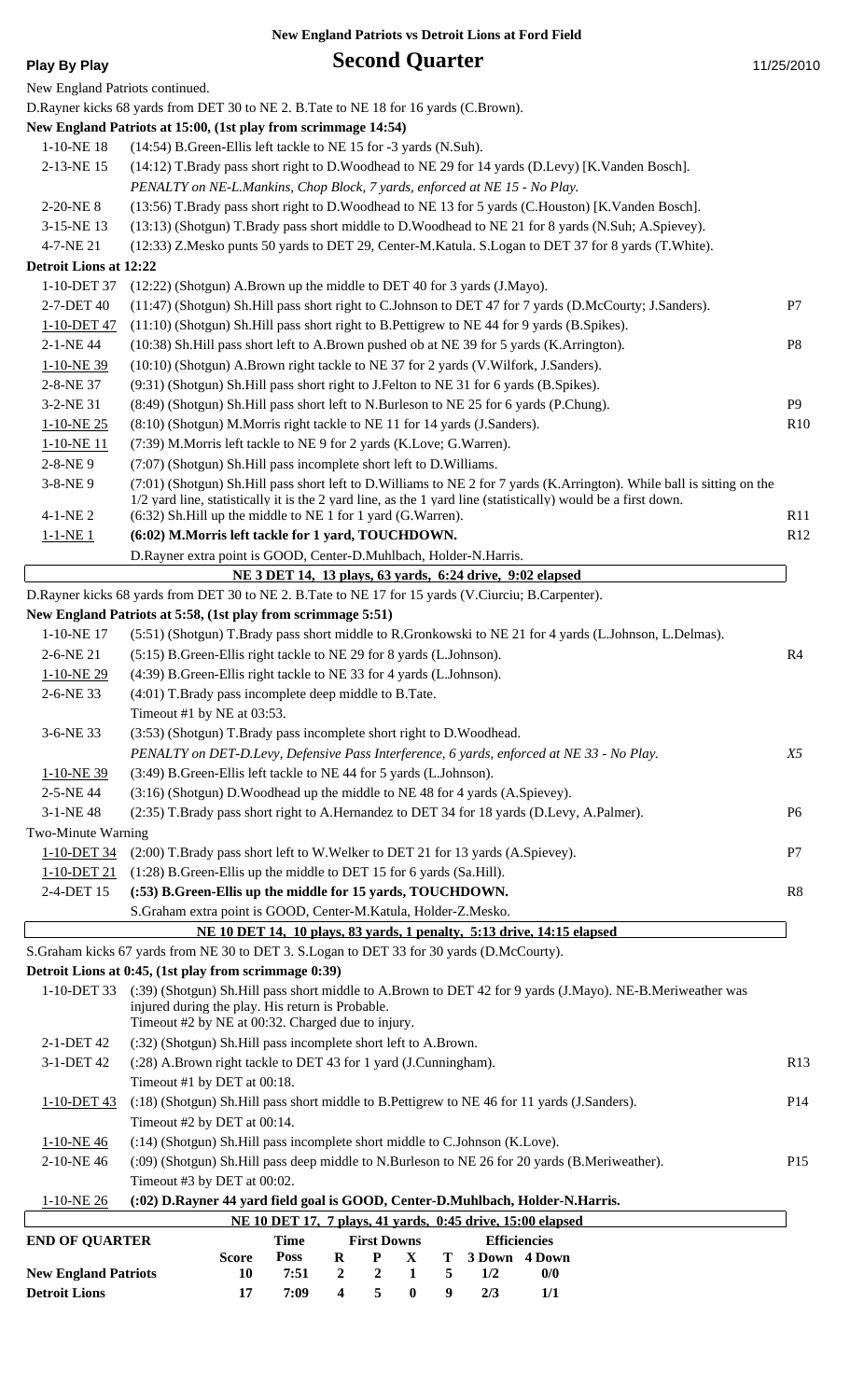**Play By Play** 11/25/2010 NE elects to Receive, and DET elects to defend the East goal. D.Rayner kicks 72 yards from DET 30 to NE -2. B.Tate to NE 24 for 26 yards (V.Ciurciu). **New England Patriots at 15:00, (1st play from scrimmage 14:53)** 1-10-NE 24 (14:53) T.Brady pass short right to S.Morris pushed ob at NE 39 for 15 yards (L.Johnson). P9 (14:24) T.Brady pass incomplete short right to W.Welker [A.Spievey]. Play was a flea-flicker. QB hit as he released the ball. 1-10-NE 39 2-10-NE 39 (14:17) (Shotgun) T.Brady pass incomplete short left to B.Tate. 3-10-NE 39 (14:13) (Shotgun) T.Brady pass incomplete deep right to D.Branch. 4-10-NE 39 (14:08) Z.Mesko punts 50 yards to DET 11, Center-M.Katula, downed by NE-S.Brown. **Detroit Lions at 13:55** 1-10-DET 11 (13:55) M.Morris left tackle to DET 28 for 17 yards (J.Sanders). R16 (13:17) (Shotgun) Sh.Hill pass deep right intended for C.Johnson INTERCEPTED by D.McCourty at DET 49. D.McCourty pushed ob at DET 26 for 23 yards (N.Burleson). 1-10-DET 28 **New England Patriots at 13:06** 1-10-DET 26 (13:06) B.Green-Ellis right tackle to DET 23 for 3 yards (D.Levy, C.Houston). 2-7-DET 23 (12:26) (Shotgun) T.Brady pass short right to D.Branch to DET 11 for 12 yards (C.Houston). P10 1-10-DET 11 (11:46) B.Green-Ellis right tackle to DET 5 for 6 yards (L.Delmas). 2-4-DET 5 **(11:06) T.Brady pass short left to W.Welker for 5 yards, TOUCHDOWN.** P11 S.Graham extra point is GOOD, Center-M.Katula, Holder-Z.Mesko.  **NE 17 DET 17, 4 plays, 26 yards, 2:08 drive, 4:02 elapsed** S.Graham kicks 70 yards from NE 30 to DET 0. S.Logan to DET 42 for 42 yards (K.Arrington). **Detroit Lions at 10:58, (1st play from scrimmage 10:46)** 1-10-DET 42 (10:46) A.Brown right end to DET 43 for 1 yard (J.Mayo, J.Cunningham). 2-9-DET 43 (10:15) Sh.Hill pass short right to J.Felton to DET 44 for 1 yard (J.Cunningham). 3-8-DET 44 (9:37) (Shotgun) Sh.Hill pass short right to B.Pettigrew to NE 32 for 24 yards (J.Mayo; D.McCourty). P17 1-10-NE 32 (8:51) A.Brown left tackle to NE 30 for 2 yards (V.Wilfork). 2-8-NE 30 (8:16) (Shotgun) Sh.Hill pass deep left to C.Johnson ran ob at NE 9 for 21 yards. P18 1-9-NE 9 (7:56) A.Brown left end to NE 7 for 2 yards (T.Banta-Cain, B.Meriweather). 2-7-NE 7 (7:22) (Shotgun) Sh.Hill pass short left to M.Morris to NE 1 for 6 yards (V.Wilfork). 3-1-NE 1 (6:59) (No Huddle) Sh.Hill pass incomplete short left to D.Williams. 4-1-NE 1 **(6:55) (No Huddle) M.Morris left end for 1 yard, TOUCHDOWN.** R19 D.Rayner extra point is GOOD, Center-D.Muhlbach, Holder-N.Harris.  **NE 17 DET 24, 9 plays, 58 yards, 4:08 drive, 8:10 elapsed** D.Rayner kicks 69 yards from DET 30 to NE 1. B.Tate to NE 13 for 12 yards (S.Logan, J.Wendling). **New England Patriots at 6:50, (1st play from scrimmage 6:45)** 1-10-NE 13 (6:45) D.Woodhead left tackle to NE 13 for no gain (Sa.Hill). 2-10-NE 13 (6:10) T.Brady pass short left to R.Gronkowski to NE 21 for 8 yards (A.Spievey). 3-2-NE 21 **(5:27) T.Brady pass deep left to D.Branch for 79 yards, TOUCHDOWN.** P12 S.Graham extra point is GOOD, Center-M.Katula, Holder-Z.Mesko.  **NE 24 DET 24, 3 plays, 87 yards, 1:38 drive, 9:48 elapsed** S.Graham kicks 70 yards from NE 30 to DET 0. S.Logan to DET 30 for 30 yards (D.McCourty). **Detroit Lions at 5:12, (1st play from scrimmage 4:59)** 1-10-DET 30 (4:59) A.Brown right tackle to DET 30 for no gain (B.Spikes). 2-10-DET 30 (4:23) (Shotgun) Sh.Hill pass short right to B.Pettigrew to DET 45 for 15 yards (V.Wilfork). P20 1-10-DET 45 (3:45) A.Brown left tackle to NE 48 for 7 yards (P.Chung, G.Guyton). 2-3-NE 48 (3:10) C.Johnson left end to NE 33 for 15 yards (J.Mayo, K.Arrington). Play was a reverse. R21 1-10-NE 33 (2:27) (Shotgun) A.Brown right tackle to NE 29 for 4 yards (K.Love; J.Mayo). 2-6-NE 29 (1:53) (Shotgun) Sh.Hill pass incomplete short middle to W.Heller (B.Spikes). 3-6-NE 29 (1:46) (Shotgun) Sh.Hill scrambles left end to NE 28 for 1 yard (D.Fletcher; T.Banta-Cain). 4-5-NE 28 (1:06) D.Rayner 46 yard field goal is No Good, Wide Right, Center-D.Muhlbach, Holder-N.Harris. **New England Patriots at 1:00** 1-10-NE 36 (1:00) (Shotgun) D.Woodhead right tackle to NE 39 for 3 yards (A.Spievey). 2-7-NE 39 *(:33) PENALTY on DET-K.Vanden Bosch, Neutral Zone Infraction, 5 yards, enforced at NE 39 - No Play.* 2-2-NE 44 (:01) (Shotgun) T.Brady pass deep right to R.Gronkowski to DET 30 for 26 yards (L.Johnson). P13 **END OF QUARTER New England Patriots 24 5:51 0 5 0 5 1/2 0/0 Detroit Lions 24 9:09 3 3 0 6 1/3 1/1 Score Time Poss First Downs R P X T Efficiencies 3 Down 4 Down**

**New England Patriots vs Detroit Lions at Ford Field**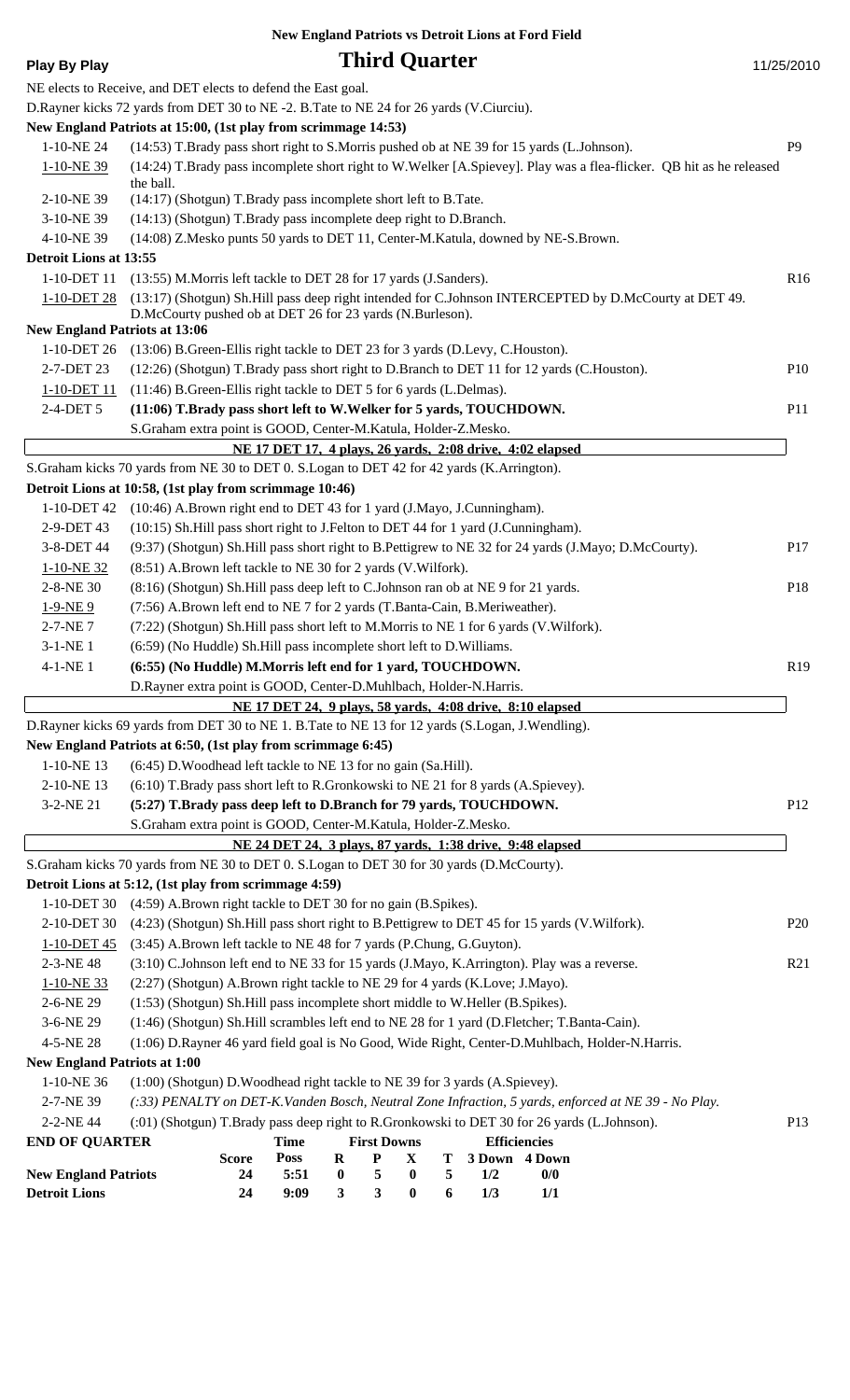| <b>Play By Play</b>                  | <b>Fourth Quarter</b>                                                                                                                                                                                      | 11/25/2010      |
|--------------------------------------|------------------------------------------------------------------------------------------------------------------------------------------------------------------------------------------------------------|-----------------|
| New England Patriots continued.      |                                                                                                                                                                                                            |                 |
| 1-10-DET 30                          | (15:00) B.Green-Ellis left end to DET 23 for 7 yards (J.Peterson).                                                                                                                                         |                 |
|                                      | PENALTY on NE-A.Crumpler, Illegal Block Above the Waist, 10 yards, enforced at DET 23.                                                                                                                     |                 |
| 1-13-DET 33                          | (14:32) (Shotgun) T.Brady pass short right to W.Welker to DET 22 for 11 yards (D.Levy).                                                                                                                    |                 |
| 2-2-DET 22                           | (13:51) (Shotgun) T.Brady pass short left to D.Branch for 22 yards, TOUCHDOWN.                                                                                                                             | P <sub>14</sub> |
|                                      | S.Graham extra point is GOOD, Center-M.Katula, Holder-Z.Mesko.                                                                                                                                             |                 |
|                                      | NE 31 DET 24, 5 plays, 64 yards, 1 penalty, 2:15 drive, 1:15 elapsed                                                                                                                                       |                 |
|                                      | S.Graham kicks 65 yards from NE 30 to DET 5. S.Logan to DET 26 for 21 yards (D.Fletcher).                                                                                                                  |                 |
|                                      | Detroit Lions at 13:45, (1st play from scrimmage 13:39)                                                                                                                                                    |                 |
| 1-10-DET 26                          | (13:39) (Shotgun) Sh.Hill pass short right to M.Morris to DET 30 for 4 yards (G.Guyton).                                                                                                                   |                 |
| 2-6-DET 30                           | (13:10) M.Morris right tackle to DET 40 for 10 yards (J.Mayo; J.Sanders).                                                                                                                                  | R22             |
| 1-10-DET 40<br>2-10-DET 40           | (12:37) (Shotgun) Sh. Hill pass incomplete deep right to N. Burleson.<br>(12:31) (Shotgun) Sh.Hill pass short right to A.Brown to DET 45 for 5 yards (J.Sanders).                                          |                 |
| 3-5-DET 45                           | (11:52) (Shotgun) Sh.Hill pass short middle to B.Pettigrew to NE 34 for 21 yards (P.Chung) [K.Arrington].                                                                                                  |                 |
|                                      | PENALTY on DET-B.Pettigrew, Offensive Pass Interference, 10 yards, enforced at DET 45 - No Play.                                                                                                           |                 |
| 3-15-DET 35                          | (11:26) (Shotgun) Sh. Hill pass incomplete short left to B. Pettigrew.                                                                                                                                     |                 |
|                                      | Penalty on DET-J.Backus, Face Mask (15 Yards), declined.                                                                                                                                                   |                 |
| 4-15-DET 35                          | (11:17) N.Harris punts 47 yards to NE 18, Center-D.Muhlbach. J.Edelman to NE 26 for 8 yards (L.Johnson).                                                                                                   |                 |
|                                      | PENALTY on NE-S.Brown, Illegal Block Above the Waist, 10 yards, enforced at NE 26.                                                                                                                         |                 |
| <b>New England Patriots at 11:07</b> |                                                                                                                                                                                                            |                 |
| $1-10-NE$ 16                         | (11:07) (Shotgun) D. Woodhead up the middle to NE 23 for 7 yards (C. Avril).                                                                                                                               |                 |
| 2-3-NE 23                            | (10:32) T.Brady pass short middle to W.Welker to NE 32 for 9 yards (C.Houston).                                                                                                                            |                 |
|                                      | PENALTY on NE-D.Connolly, Offensive Holding, 10 yards, enforced at NE 23 - No Play.                                                                                                                        |                 |
| 2-13-NE 13<br>3-2-NE 24              | (10:14) (Shotgun) T.Brady pass short middle to W.Welker to NE 24 for 11 yards (L.Delmas, N.Vasher).<br>(9:32) (Shotgun) Direct snap to D.Woodhead. D.Woodhead right end to NE 33 for 9 yards (L.Johnson).  | R15             |
| 1-10-NE 33                           | (8:58) B.Green-Ellis left tackle to NE 35 for 2 yards (L.Johnson, D.Levy).                                                                                                                                 |                 |
|                                      | PENALTY on DET-C. Williams, Defensive Offside, 5 yards, enforced at NE 33 - No Play.                                                                                                                       |                 |
| 1-5-NE 38                            | (8:36) B. Tate left end pushed ob at DET 45 for 17 yards (A. Spievey).                                                                                                                                     | R <sub>16</sub> |
| 1-10-DET 45                          | (8:05) D. Woodhead up the middle to DET 42 for 3 yards (C. Williams).                                                                                                                                      |                 |
| 2-7-DET 42                           | (7:28) (Shotgun) T.Brady pass deep middle to R.Gronkowski to DET 16 for 26 yards (A.Spievey).                                                                                                              | P17             |
|                                      | 1-10-DET 16 (6:47) (Shotgun) T.Brady pass short right to W.Welker for 16 yards, TOUCHDOWN.                                                                                                                 | P18             |
|                                      | S.Graham extra point is GOOD, Center-M.Katula, Holder-Z.Mesko.                                                                                                                                             |                 |
|                                      | NE 38 DET 24, 7 plays, 84 yards, 1 penalty, 4:25 drive, 8:18 elapsed                                                                                                                                       |                 |
|                                      | S.Graham kicks 65 yards from NE 30 to DET 5. S.Logan pushed ob at DET 31 for 26 yards (K.Arrington).                                                                                                       |                 |
|                                      | Detroit Lions at 6:42, (1st play from scrimmage 6:34)                                                                                                                                                      |                 |
|                                      | 1-10-DET 31 (6:34) (Shotgun) Sh.Hill pass short right to B.Pettigrew pushed ob at DET 36 for 5 yards (G.Guyton).<br>PENALTY on DET-B.Pettigrew, Illegal Touch Pass, 5 yards, enforced at DET 31 - No Play. |                 |
| 1-15-DET 26                          | (6:13) (Shotgun) Sh.Hill pass short left to B.Johnson pushed ob at DET 40 for 14 yards (D.Butler).                                                                                                         |                 |
| 2-1-DET 40                           | (5:58) (No Huddle, Shotgun) Sh.Hill pass deep right intended for N.Burleson INTERCEPTED by D.McCourty at NE                                                                                                |                 |
|                                      | 38. D.McCourty ran ob at DET 12 for 50 yards.                                                                                                                                                              |                 |
| <b>New England Patriots at 5:43</b>  |                                                                                                                                                                                                            |                 |
| 1-10-DET 12                          | (5:43) PENALTY on DET-C. Williams, Defensive Offside, 5 yards, enforced at DET 12 - No Play.                                                                                                               |                 |
| 1-5-DET 7                            | (5:23) B. Green-Ellis right tackle to DET 4 for 3 yards (C. Avril).                                                                                                                                        |                 |
| 2-2-DET 4                            | (4:59) T.Brady up the middle to DET 1 for 3 yards (J.Peterson).<br>(4:01) D.Connolly reported in as eligible. T.Brady up the middle to DET 1 for no gain (N.Suh).                                          | R19             |
| $1-1-DET1$<br>2-1-DET 1              | (3:16) B.Green-Ellis left end for 1 yard, TOUCHDOWN.                                                                                                                                                       | R <sub>20</sub> |
|                                      | PENALTY on DET-L.Delmas, Unsportsmanlike Conduct, 15 yards, enforced between downs.                                                                                                                        |                 |
|                                      | S.Graham extra point is GOOD, Center-M.Katula, Holder-Z.Mesko.                                                                                                                                             |                 |
|                                      | PENALTY on DET-N.Suh, Unsportsmanlike Conduct, 15 yards, enforced between downs.                                                                                                                           |                 |
|                                      | Penalty on DET-D.Levy, Personal Foul, declined.                                                                                                                                                            |                 |
|                                      | NE 45 DET 24, 4 plays, 12 yards, 1 penalty, 2:29 drive, 11:46 elapsed                                                                                                                                      |                 |
| <b>Detroit Lions at 3:14</b>         | S.Graham kicks 40 yards from DET 40 to end zone, Touchback.                                                                                                                                                |                 |
| 1-10-DET 20                          | (3:14) (Shotgun) Sh.Hill pass incomplete short middle to A.Brown (J.Mayo, P.Chung).                                                                                                                        |                 |
| 2-10-DET 20                          | (3:05) (Shotgun) Sh.Hill pass incomplete deep middle to B.Johnson (B.Meriweather).                                                                                                                         |                 |
| 3-10-DET 20                          | (2:59) (Shotgun) Sh.Hill pass short left to B.Johnson ran ob at DET 32 for 12 yards.                                                                                                                       | P <sub>23</sub> |
| 1-10-DET 32                          | (2:53) (Shotgun) Sh.Hill pass incomplete short right to A.Brown (D.Fletcher).                                                                                                                              |                 |
| 2-10-DET 32                          | (2:49) (Shotgun) Sh.Hill pass incomplete short left to A.Brown.                                                                                                                                            |                 |
| 3-10-DET 32                          | (2:43) (Shotgun) Sh.Hill pass deep middle to C.Johnson to NE 34 for 34 yards (B.Meriweather).                                                                                                              | P <sub>24</sub> |
|                                      | Timeout #1 by DET at 02:32.                                                                                                                                                                                |                 |
| $1-10-NE$ 34                         | (2:32) (Shotgun) Sh.Hill sacked at NE 39 for -5 yards (G.Guyton).                                                                                                                                          |                 |
| 2-15-NE 39                           | (2:09) (No Huddle, Shotgun) Sh.Hill pass short right to W.Heller to NE 26 for 13 yards (D.Fletcher) [P.Chung].                                                                                             |                 |
|                                      | PENALTY on NE-P.Chung, Roughing the Passer, 13 yards, enforced at NE 26.                                                                                                                                   | X25             |
| <b>Two-Minute Warning</b>            |                                                                                                                                                                                                            |                 |
| 1-10-NE13<br>2-13-NE 16              | (2:00) (Shotgun) Sh.Hill sacked at NE 16 for -3 yards (P.Woods).<br>(1:38) (No Huddle, Shotgun) Sh.Hill pass incomplete deep middle to N.Burleson (P.Chung).                                               |                 |
|                                      |                                                                                                                                                                                                            |                 |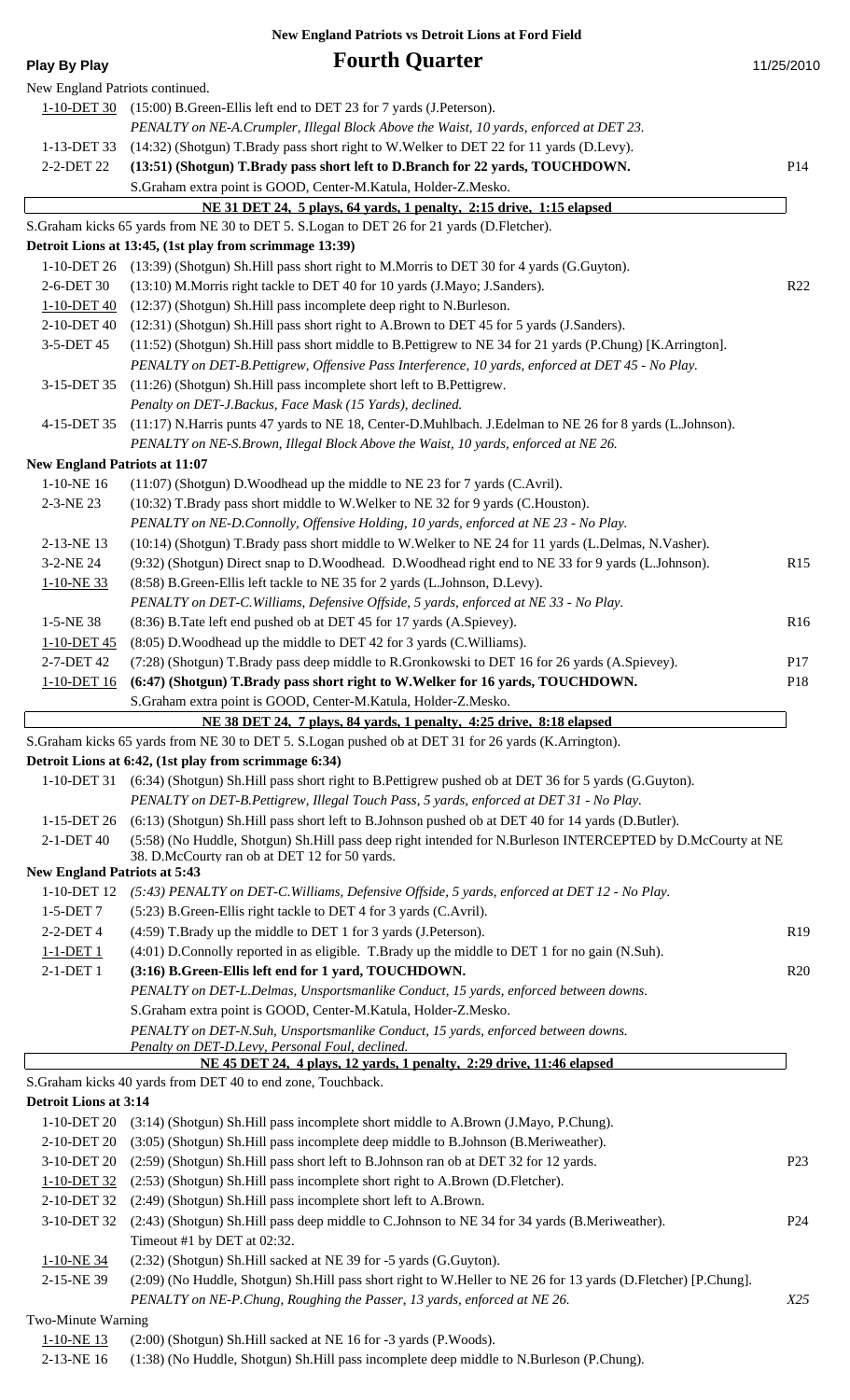3-13-NE 16 (1:33) (Shotgun) Sh.Hill pass short right to A.Brown to NE 6 for 10 yards (P.Chung). Timeout #2 by DET at 01:28.

4-3-NE 6 (1:28) (Shotgun) Sh.Hill pass incomplete short right to B.Johnson.

### **New England Patriots at 1:22**

1-10-NE 6 (1:22) T.Brady kneels to NE 5 for -1 yards.

2-11-NE 5 (:39) T.Brady kneels to NE 4 for -1 yards.

| <b>END OF OUARTER</b>       |        | Time           | <b>First Downs</b> |                |                | <b>Efficiencies</b>   |               |
|-----------------------------|--------|----------------|--------------------|----------------|----------------|-----------------------|---------------|
|                             | Score. | Poss           |                    |                |                | R P X T 3 Down 4 Down |               |
| <b>New England Patriots</b> | 45.    | 9:31           |                    | $\mathbf{A}$ 3 | $\mathbf{0}$ 7 | -1/1                  | $\frac{0}{0}$ |
| <b>Detroit Lions</b>        | 24     | $5:29$ 1 2 1 4 |                    |                |                | 2/4                   | 0/1           |